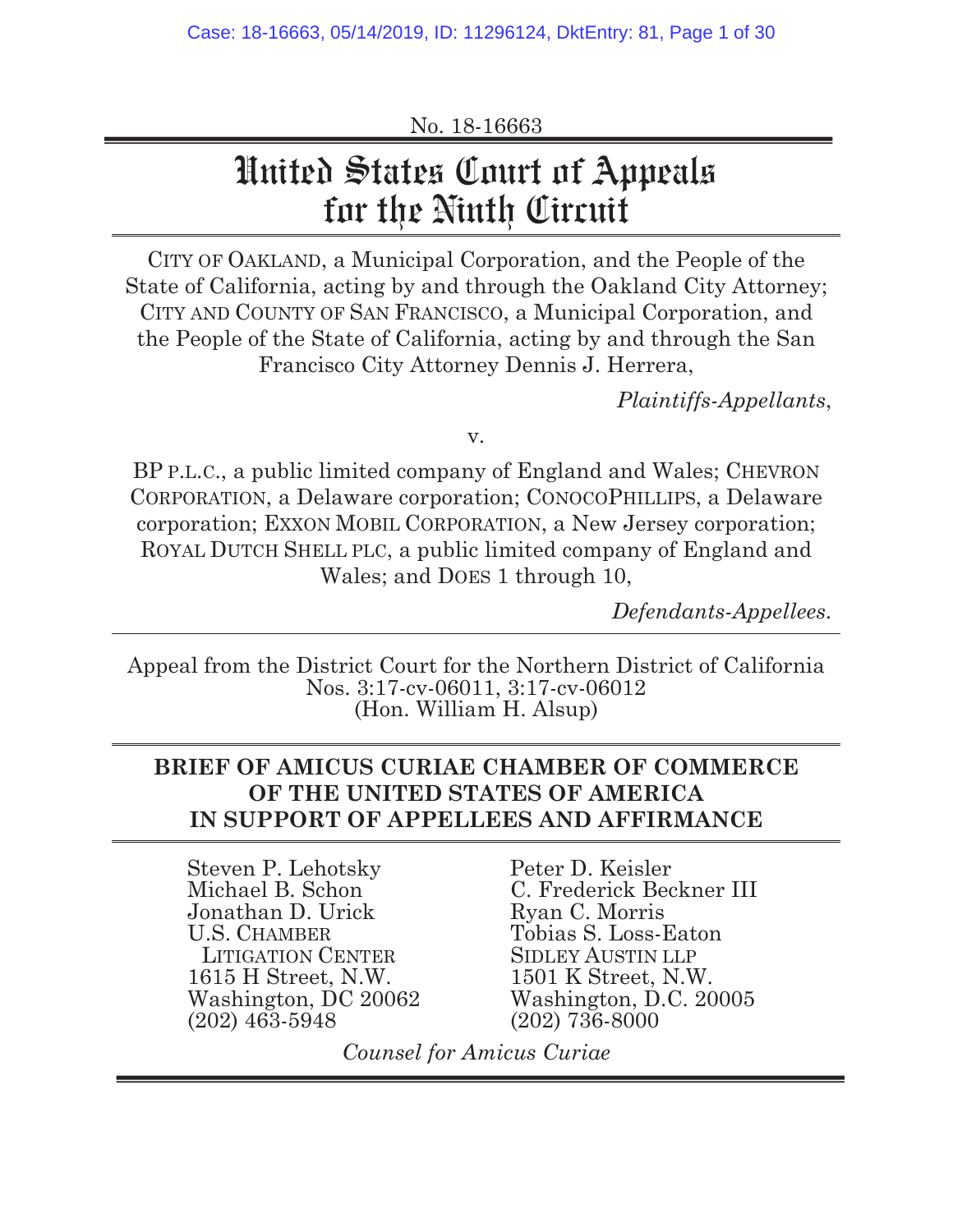### **CORPORATE DISCLOSURE STATEMENT**

<span id="page-1-0"></span>Under Federal Rule of Appellate Procedure 26.1, the Chamber of Commerce of the United States of America certifies that it is a non-profit business federation. The Chamber has no parent corporation, and no publicly held company has 10% or greater ownership in the Chamber.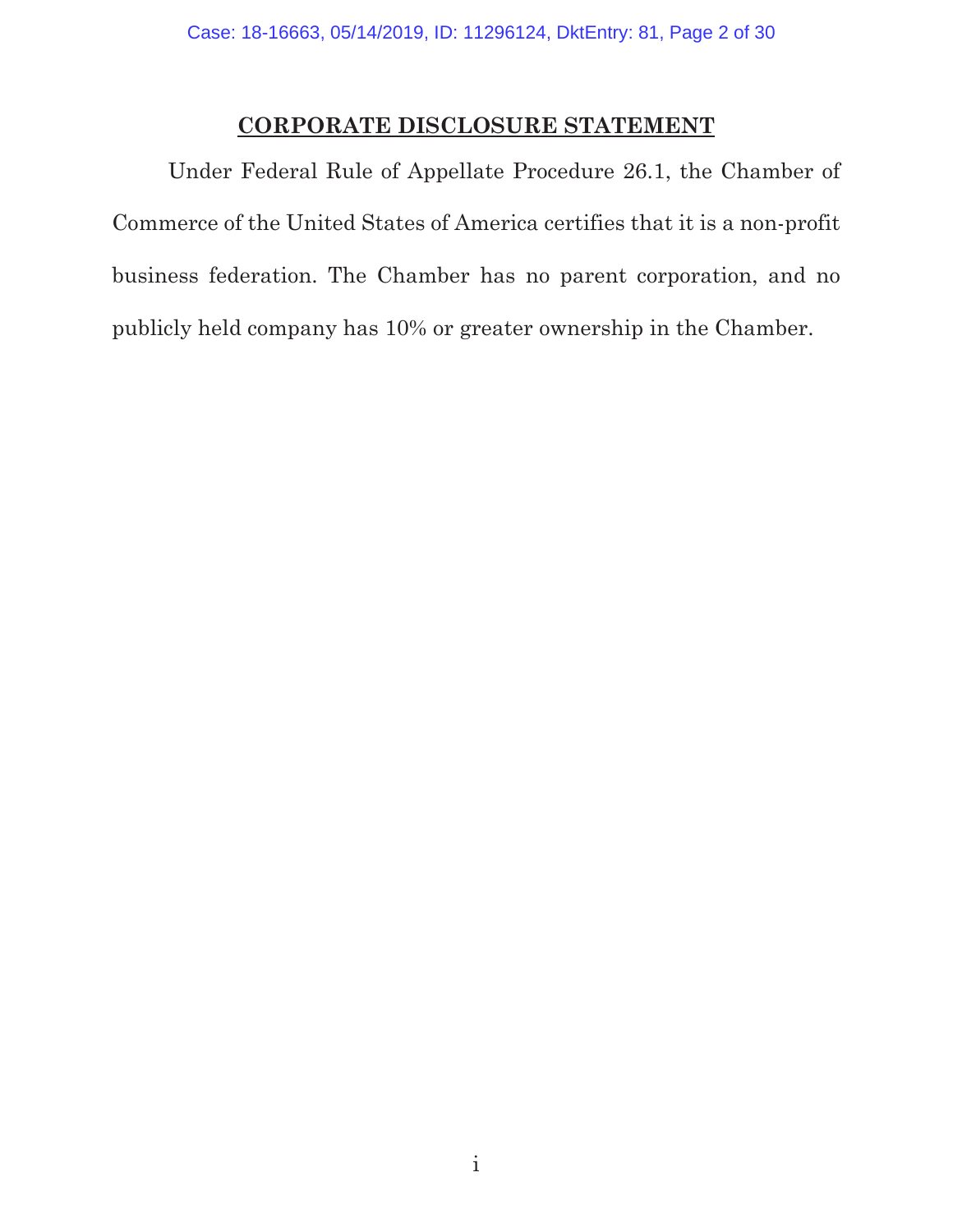## **TABLE OF CONTENTS**

|                | AMICUS CURIAE'S IDENTITY, INTEREST, AND AUTHORITY                                                                   |
|----------------|---------------------------------------------------------------------------------------------------------------------|
|                |                                                                                                                     |
|                |                                                                                                                     |
| $\mathbf{I}$ . | Federal Courts Have Subject-Matter Jurisdiction over<br>Claims Alleging Harms from Global Climate Change7           |
|                | $\mathsf{A}$ .<br>The District Court Properly Held That Tort Claims<br>Related to Ambient Air Pollution Arise under |
|                | $B_{\cdot}$<br>Congress's Statutory Displacement of Federal<br>Common Law Does Not Revive State Law 14              |
| II.            | The Constitution Bars California from Imposing<br>Liability Based on Lawful Conduct that Occurred                   |
|                |                                                                                                                     |
|                | <b>CERTIFICATE OF SERVICE</b>                                                                                       |
|                | <b>CERTIFICATE OF COMPLIANCE</b>                                                                                    |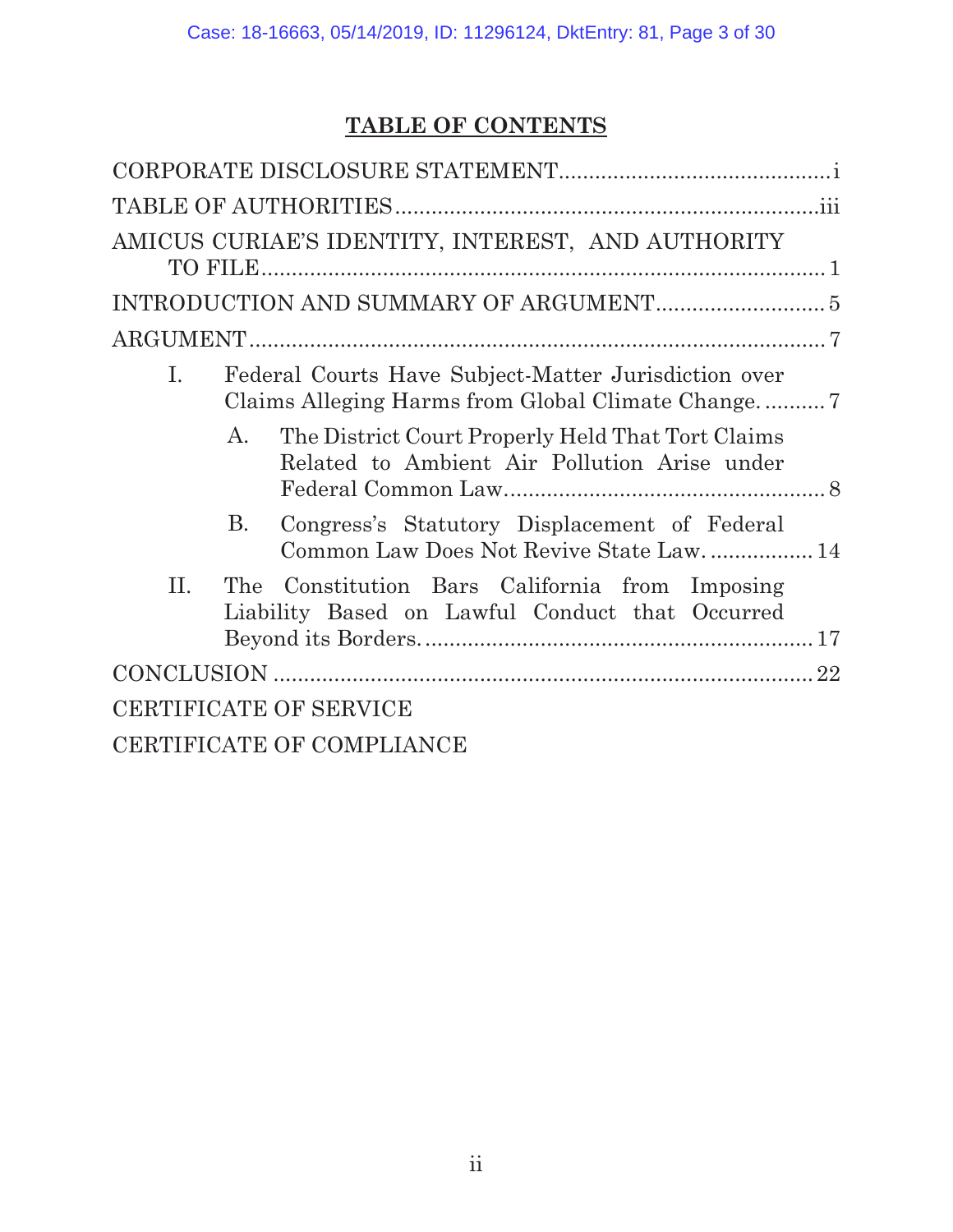## **TABLE OF AUTHORITIES**

### <span id="page-3-0"></span>**Cases**

| Am. Booksellers Found. v. Dean,                     |
|-----------------------------------------------------|
| Am. Elec. Power Co. v. Connecticut,                 |
| BMW of N. Am. v. Gore,                              |
| Boyle v. United Techs. Corp.,                       |
| Bristol-Myers Squibb Co. v. Superior Court of Cal., |
| City of Milwaukee v. Illinois,                      |
| City of New York v. Chevron Corp.,                  |
| County of San Mateo v. Chevron Corp.,               |
| Daniels Sharpsmart, Inc. v. Smith,                  |
| Edgar v. MITE Corp.,                                |
| <i>Erie R.R. v. Tompkins,</i>                       |
| Healy v. Beer Inst., Inc.,                          |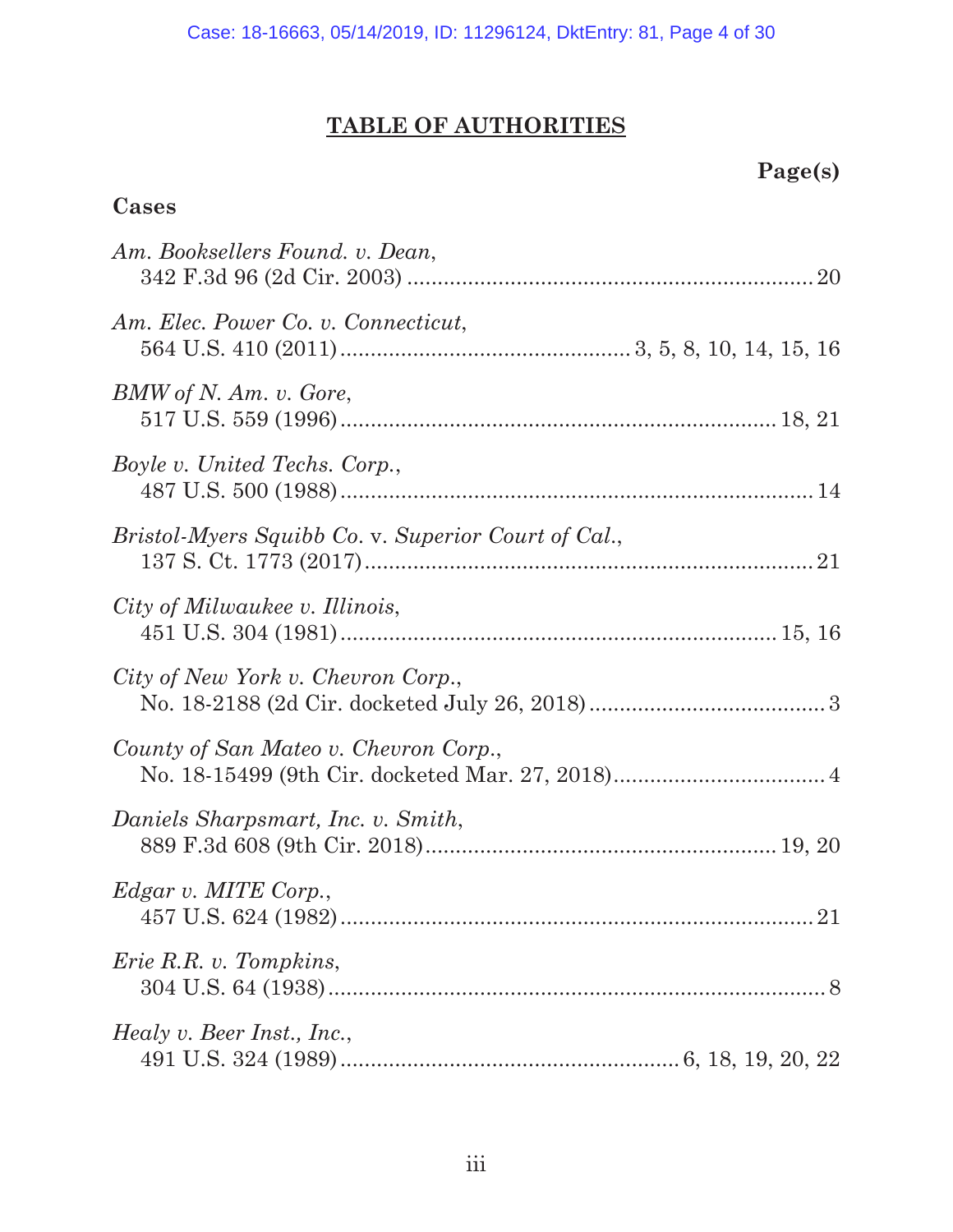| Illinois v. City of Milwaukee,                       |
|------------------------------------------------------|
| Int'l Paper Co. v. Ouellette,                        |
| Kurns v. R.R. Friction Prods. Corp.,                 |
| Nat'l Farmers Union Ins. Cos. v. Crow Tribe,         |
| <i>Native Vill. of Kivalina v. ExxonMobil Corp.,</i> |
| NCAA v. Miller,                                      |
| North Dakota v. Heydinger,                           |
| Sam Francis Found. v. Christies, Inc.,               |
| San Diego Bldg. Trades Council v. Garmon,            |
| Tex. Indus., Inc. v. Radcliff Materials, Inc.,       |
| Watson v. Emp'rs Liab. Assurance Corp.,              |
| World-Wide Volkswagen Corp. v. Woodson,              |
| <b>Treaties and Regulations</b>                      |

| U.N. Framework Convention on Climate Change, May 9,              |  |
|------------------------------------------------------------------|--|
|                                                                  |  |
|                                                                  |  |
| S. Treaty Doc No. 102-38 (entered into force March 21, 1994)  10 |  |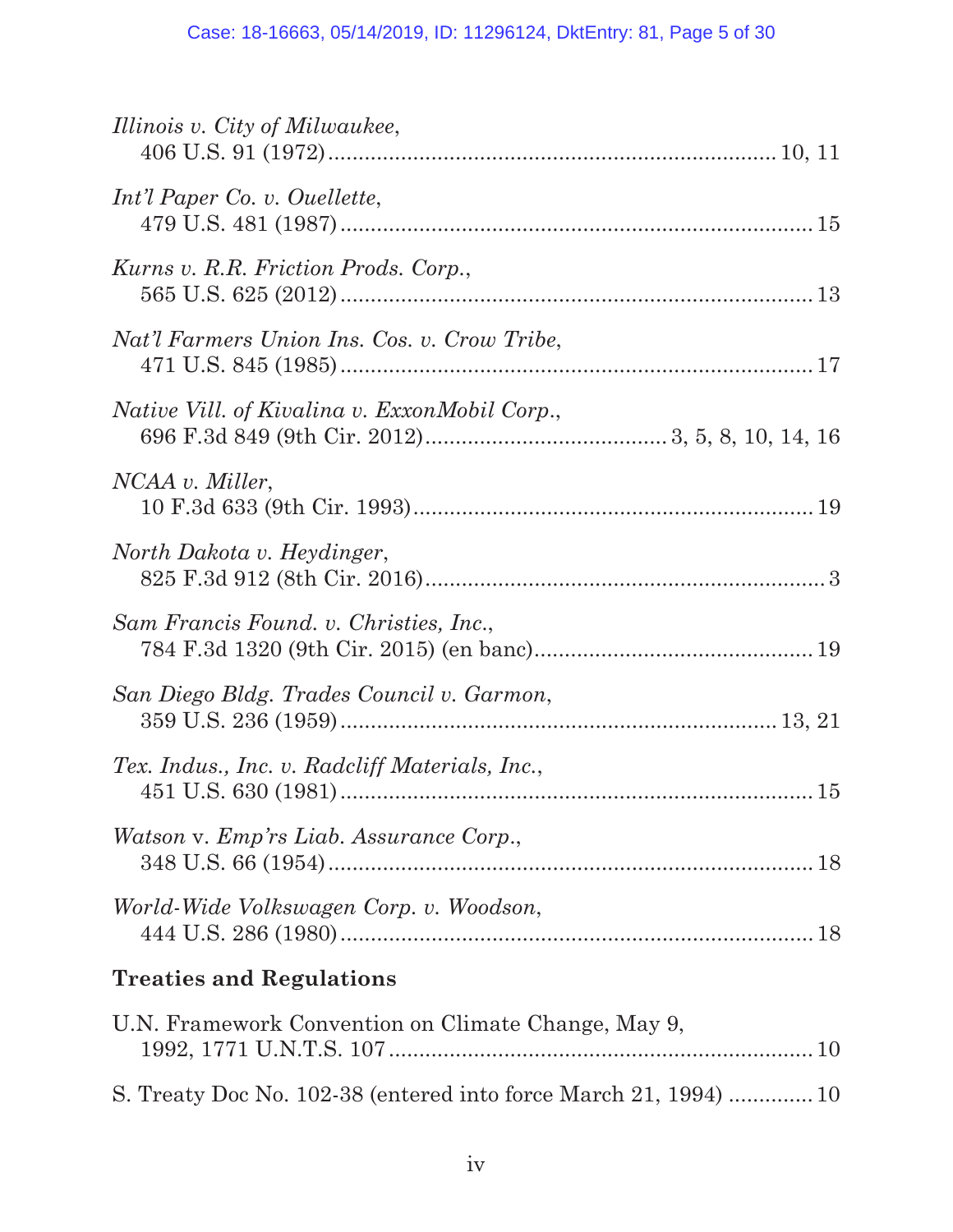| <b>Other Authorities</b>                                                                                                                       |
|------------------------------------------------------------------------------------------------------------------------------------------------|
| Notice of Voluntary Dismissal, Connecticut v. Am. Elec.<br>Power Co.,<br>No. 04-CV-05669 (S.D.N.Y. Dec. 6, 2011), ECF No. 94 16                |
| U.S. Chamber of Commerce, <i>Addressing Climate Change</i> ,                                                                                   |
| U.S. Chamber Institute for Legal Reform, <i>Mitigating</i><br><i>Municipality Litigation: Scope and Solutions (Mar. 2019),</i>                 |
| U.S. Chamber Institute for Legal Reform, <i>Waking the</i><br><i>Litigation Monster: The Misuse of Public Nuisance</i> (Mar.<br>$\overline{2}$ |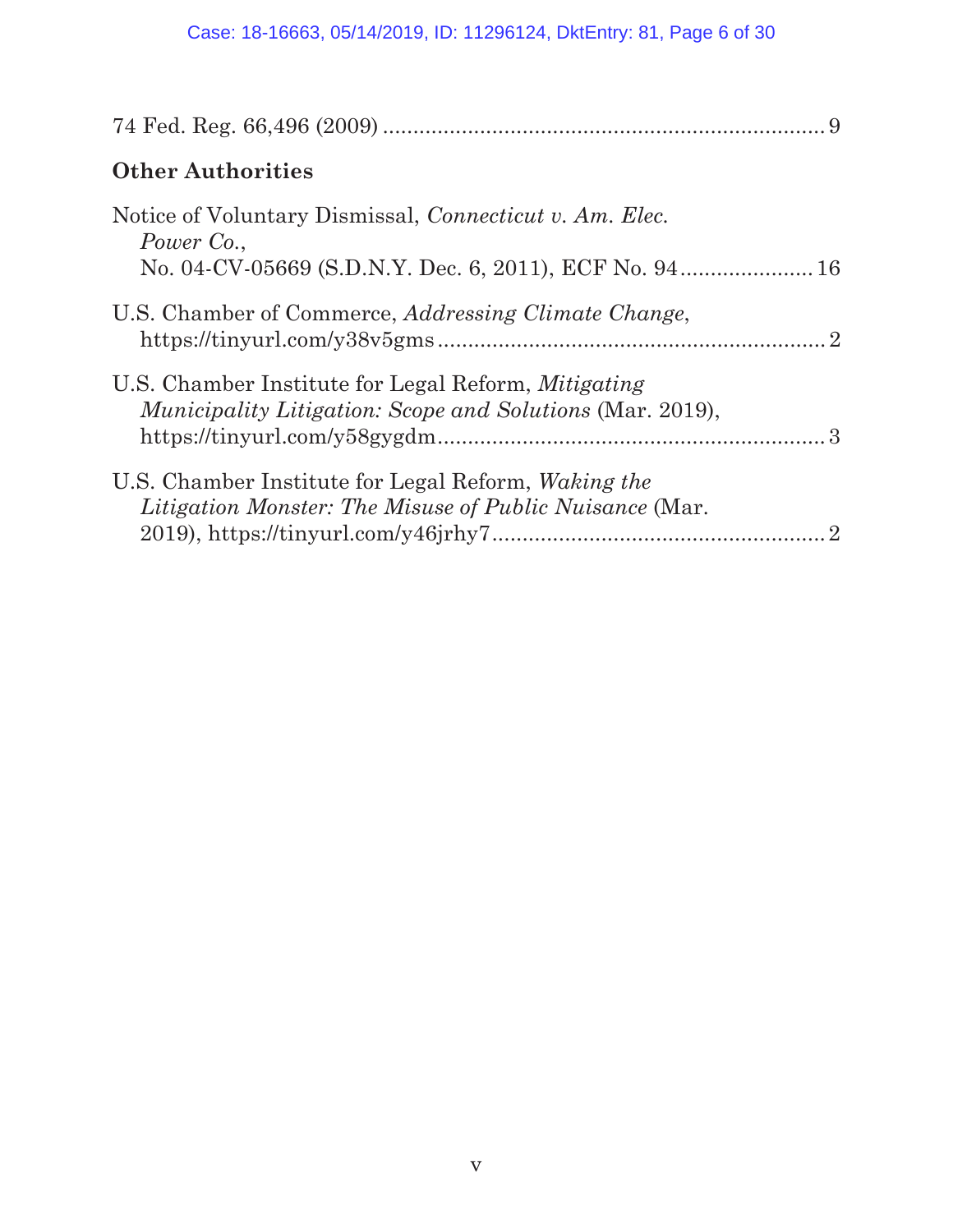#### **AMICUS CURIAE'S IDENTITY, INTEREST, AND AUTHORITY TO FILE**

<span id="page-6-0"></span>The Chamber of Commerce of the United States of America is the world's largest business federation. It represents 300,000 direct members and indirectly represents the interests of more than 3 million companies and professional organizations of every size, in every industry sector, and from every region of the country. An important function of the Chamber is to represent the interests of its members in matters before Congress, the Executive Branch, and the courts. To that end, the Chamber often files amicus curiae briefs in cases that raise issues of concern to the nation's business community.

The Chamber believes that the global climate is changing, and that human activities contribute to those changes. The Chamber also believes that global climate change poses a serious long-term challenge that deserves serious solutions. And it believes that businesses, through technology, innovation, and ingenuity, will offer the best options for reducing greenhouse gas emissions and mitigating the impacts of climate change. An effective climate policy should leverage the power of business, maintain U.S. leadership in climate science, embrace technology and innovation, aggressively pursue greater energy efficiency, promote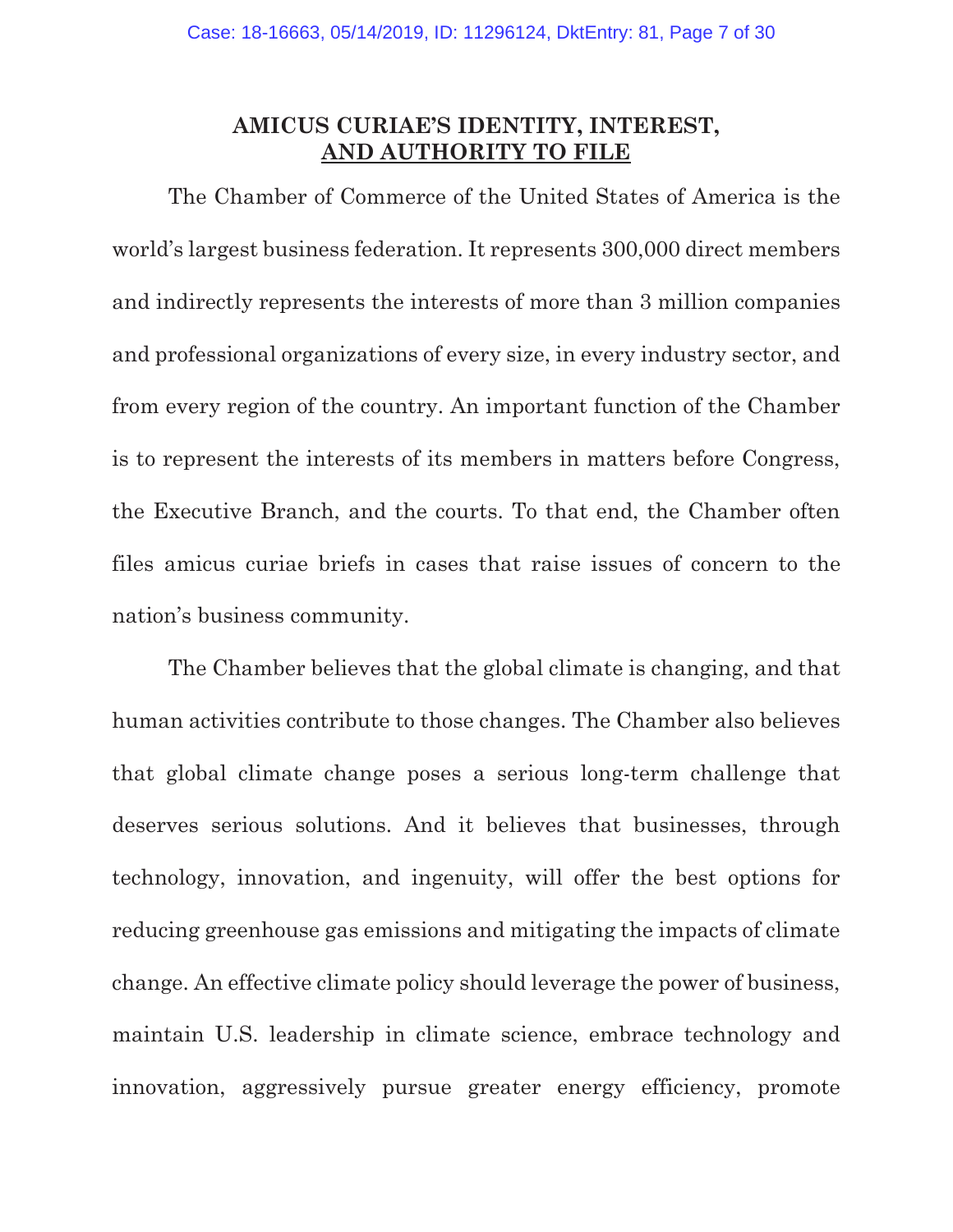climate resilient infrastructure, support trade in U.S. technologies and products, and encourage international cooperation. *See* U.S. Chamber of Commerce, *Addressing Climate Change*, https://tinyurl.com/y38v5gms. Governmental policies aimed at achieving these goals should come from the federal government, and in particular Congress and the Executive Branch, not through the courts, much less a patchwork of actions under state common law.

The Chamber is especially concerned that allowing such state common law actions to proliferate would, as Plaintiffs seem to attempt here, fashion a new tort that marries the broadest elements of publicnuisance and product-liability claims, but with none of the historical limits on those doctrines—especially causation. *See* U.S. Chamber Institute for Legal Reform, *Waking the Litigation Monster: The Misuse of Public Nuisance* 28–30, 31–34 (Mar. 2019), https://tinyurl.com/y46jrhy7 (*Public Nuisance*). The doctrine of "public nuisance arose to address discrete, localized problems, not far-reaching policy matters." *Id*. at 31. "In contrast, large-scale societal challenges implicate needs and interests that can be fully addressed and balanced only by the political branches of government." *Id*. And allowing public nuisance claims like the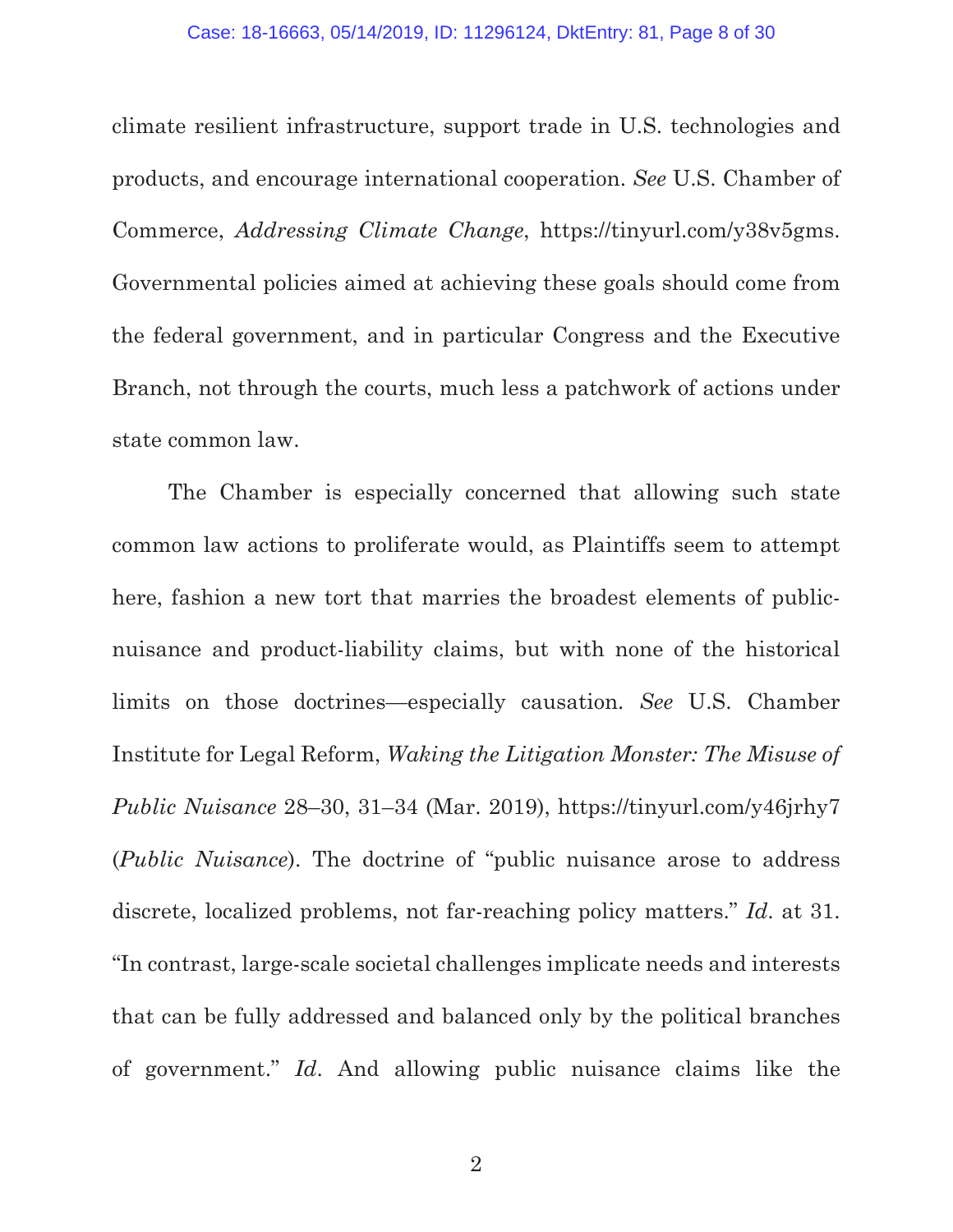Plaintiffs' would impose massive retroactive liability on American businesses for decades-old conduct that was lawful when and where it occurred, even though—by Plaintiffs' own account—countless other actors across the globe contributed to their alleged harms. If accepted, that theory would sprawl into other industries, with potentially drastic consequences. *See* U.S. Chamber Institute for Legal Reform, *Mitigating Municipality Litigation: Scope and Solutions* 9–13, 14–18 (Mar. 2019), https://tinyurl.com/y58gygdm. These concerns underscore why uniform legislative and Executive action, not countless state-law tort suits, are the best solution to the challenges of global climate change. *See id.* at 16; *Public Nuisance* at 32–34.

The Chamber has participated as amicus curiae in many cases about global climate change and the application of state law, *e.g.*, *Am. Elec. Power Co. v. Connecticut*, 564 U.S. 410 (2011); *North Dakota v. Heydinger*, 825 F.3d 912 (8th Cir. 2016); *Native Vill. of Kivalina v. ExxonMobil Corp*., 696 F.3d 849 (9th Cir. 2012), including cases pending in the Second Circuit and this Court raising issues very similar to those presented here, *see City of New York v. Chevron Corp*., No. 18-2188 (2d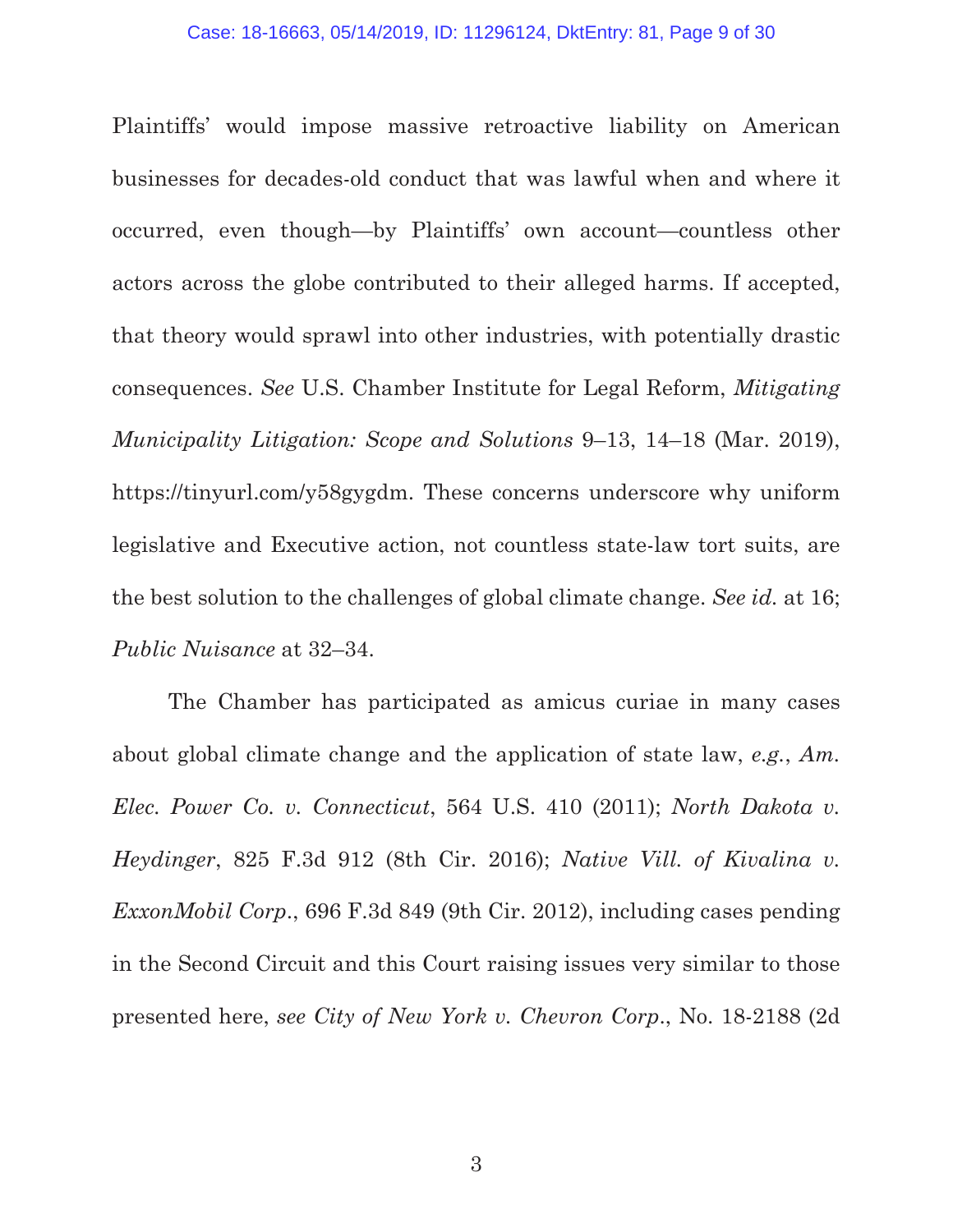Cir. docketed July 26, 2018); *County of San Mateo v. Chevron Corp*., No. 18-15499 (9th Cir. docketed Mar. 27, 2018).

All parties have consented to the filing of this brief. No party's counsel authored the brief in whole or in part, no party or party's counsel contributed money that was intended to fund preparing or submitting the brief, and no person other than the Chamber, its members, or its counsel contributed money that was intended to fund preparing or submitting the brief.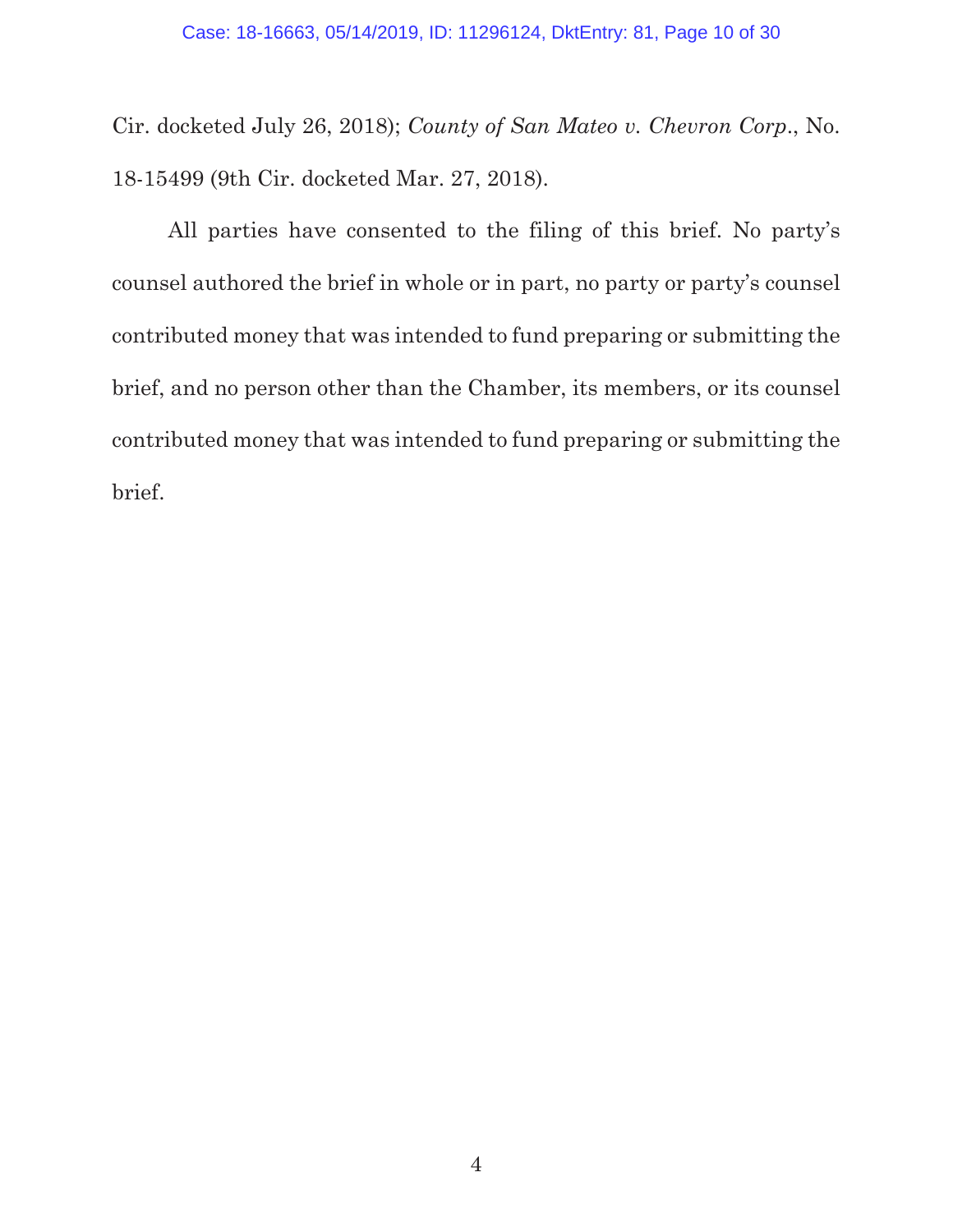#### **INTRODUCTION AND SUMMARY OF ARGUMENT**

<span id="page-10-0"></span>Climate change is a pressing public policy issue with global implications. This appeal, however, turns on more ordinary questions: Did the district court have removal jurisdiction over tort claims related to the effects of climate change, and does the Constitution bar such claims under state law? Under settled legal principles, the answer to both questions is yes. The Chamber thus submits this brief in the hope of assisting the Court in resolving this appeal based on the application of those settled principles.

I. This Court has already held that claims alleging harms from the effects of global climate change arise under federal common law. *Native Vill. of Kivalina v. ExxonMobil Corp.*, 696 F.3d 849, 855 (9th Cir. 2012); *see also Am. Elec. Power Co. v. Connecticut*, 564 U.S. 410, 421 (2011). And with good reason: Federal common law governs claims that involve uniquely federal interests or require a uniform rule of decision. Both are true of global climate change, which is by definition a national and international problem requiring a uniform, coordinated federal response. A patchwork of state-law tort rules would be ineffective and unadministrable. Such claims therefore necessarily arise under federal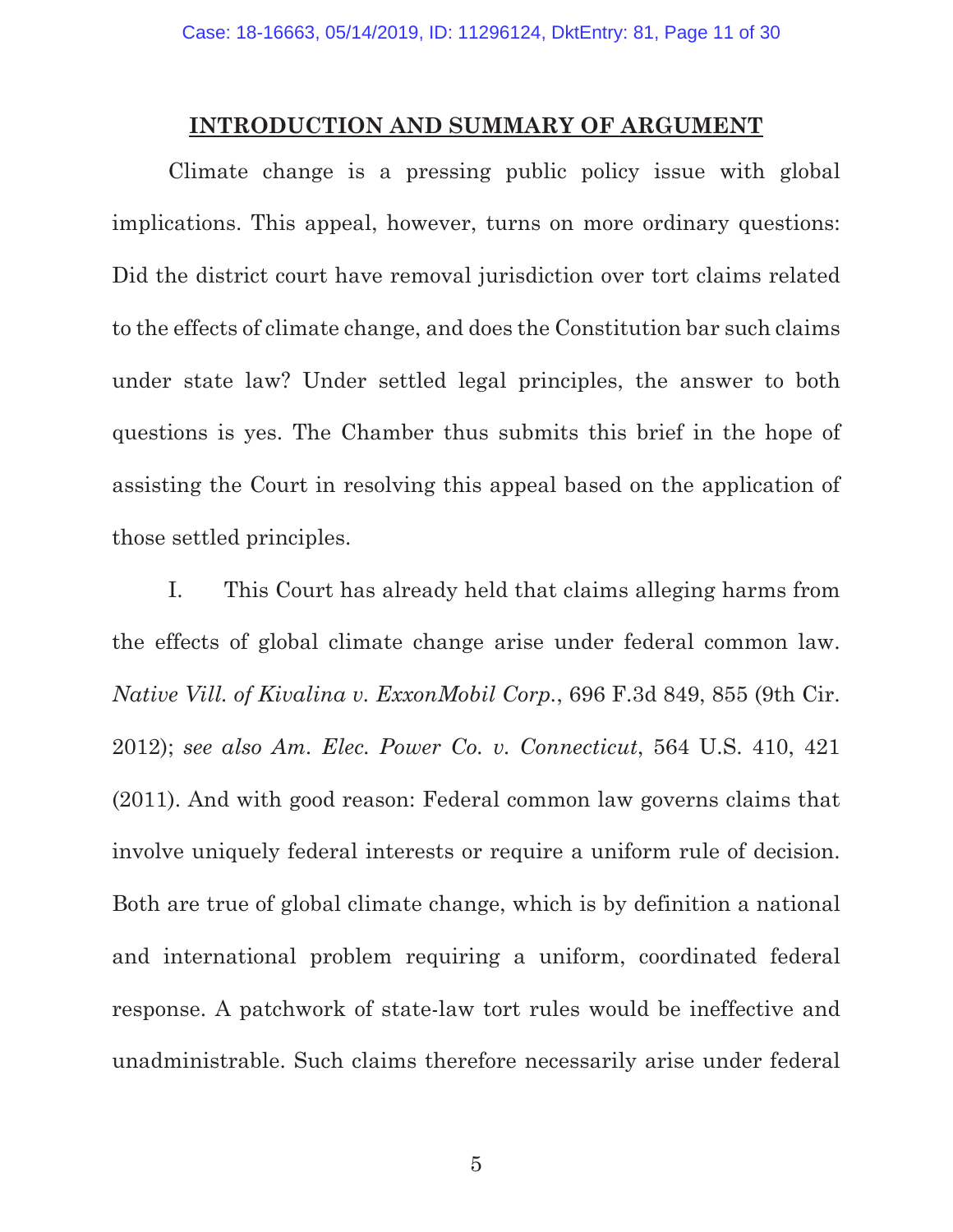law and fall within the district courts' original jurisdiction. That remains true regardless of the remedy sought or the precise form of the defendants' alleged contribution to climate change.

This conclusion is also unchanged by the fact that Congress has displaced federal common law in this area with the Clean Air Act. That federal common law governs a particular area necessarily means state law cannot apply there. Adding federal statutory law on top of federal common law does not create a vacuum that state law can fill; it simply means the federal courts are not free to create causes of action in the area Congress has occupied. State law remains excluded. The alternative rule, urged by Plaintiffs here, would illogically mean that federal legislation in an area of uniquely federal concern deprives the federal court of jurisdiction and opens the door to inconsistent state-law standards.

II. State-law tort claims based on the effects of global climate change also violate the constitutional prohibition against extraterritorial state laws. The Supreme Court has given effect to this prohibition, which grows out of the States' status as equal sovereigns that are part of a single nation, through the Commerce Clause. *See Healy v. Beer Inst., Inc.*, 491 U.S. 324, 336 (1989). A State may not make laws that, in practical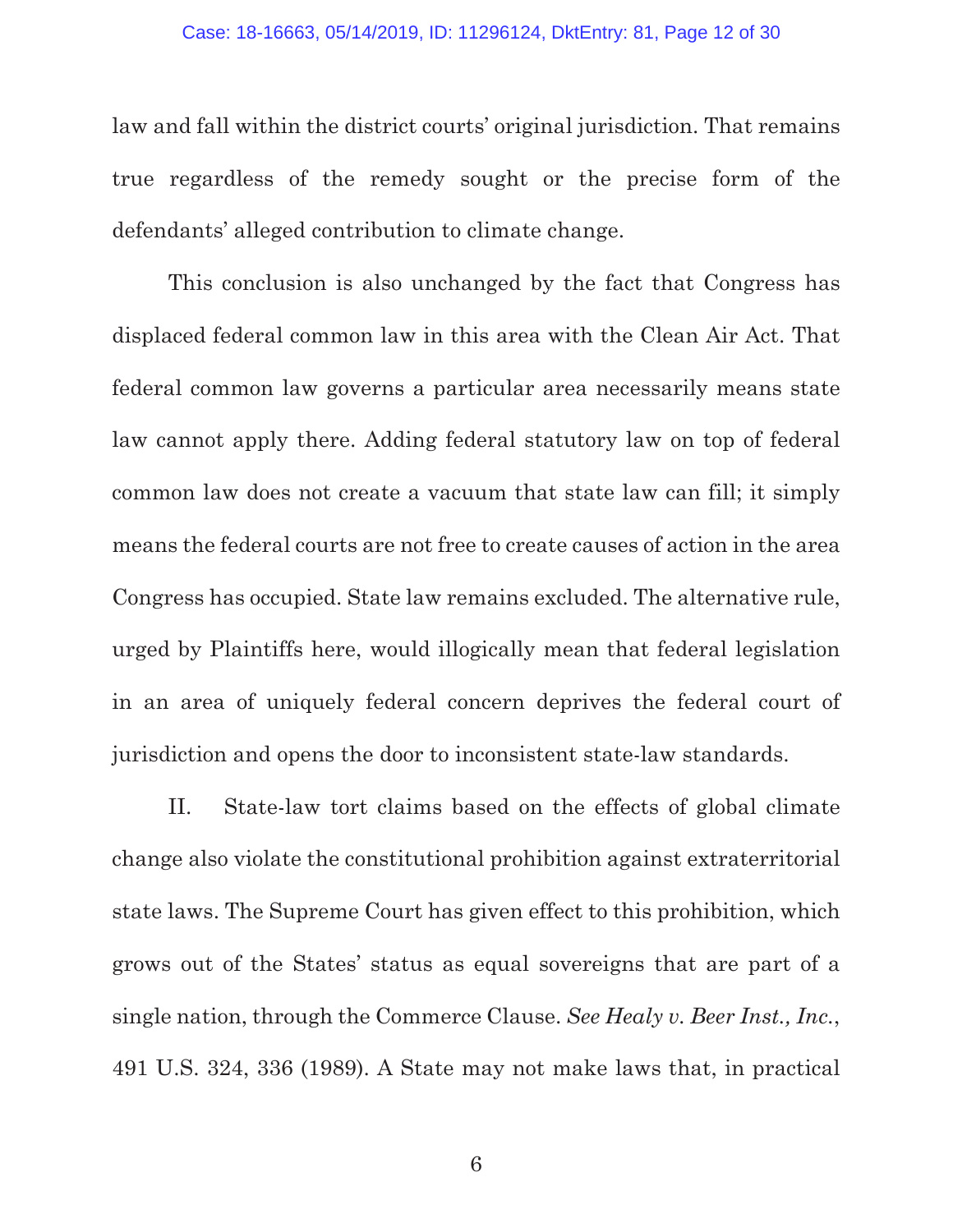<span id="page-12-0"></span>effect, control conduct beyond its territorial boundaries. *Id.* Such laws intrude on the other States' sovereign prerogatives and interfere with Congress's power to make uniform laws regulating interstate and foreign commerce. These restrictions apply not only to state statutes but also to tort claims that would impose liability for conduct in another State—or another country. Because that is precisely what Plaintiffs seek to do here, the Constitution bars their state-law tort claims.

#### **ARGUMENT**

### **I. Federal Courts Have Subject-Matter Jurisdiction over Claims Alleging Harms from Global Climate Change.**

Plaintiffs' claims allege injuries from the effects of global climate change and seek to require Defendants to "fund[] an abatement program" to mitigate those effects. ER 62 (S.F. complaint). But climate change is, by definition, a national and international issue that is not amenable to a patchwork of local regulation, much less regulation through countless state-court tort actions. Thus—even setting aside that Plaintiffs mooted the jurisdictional issue by amending their complaints, as Chevron explains (at 12–16)—the district court was correct that these claims arise under federal common law. This remains true in the presence of a federal statutory regime like the Clean Air Act.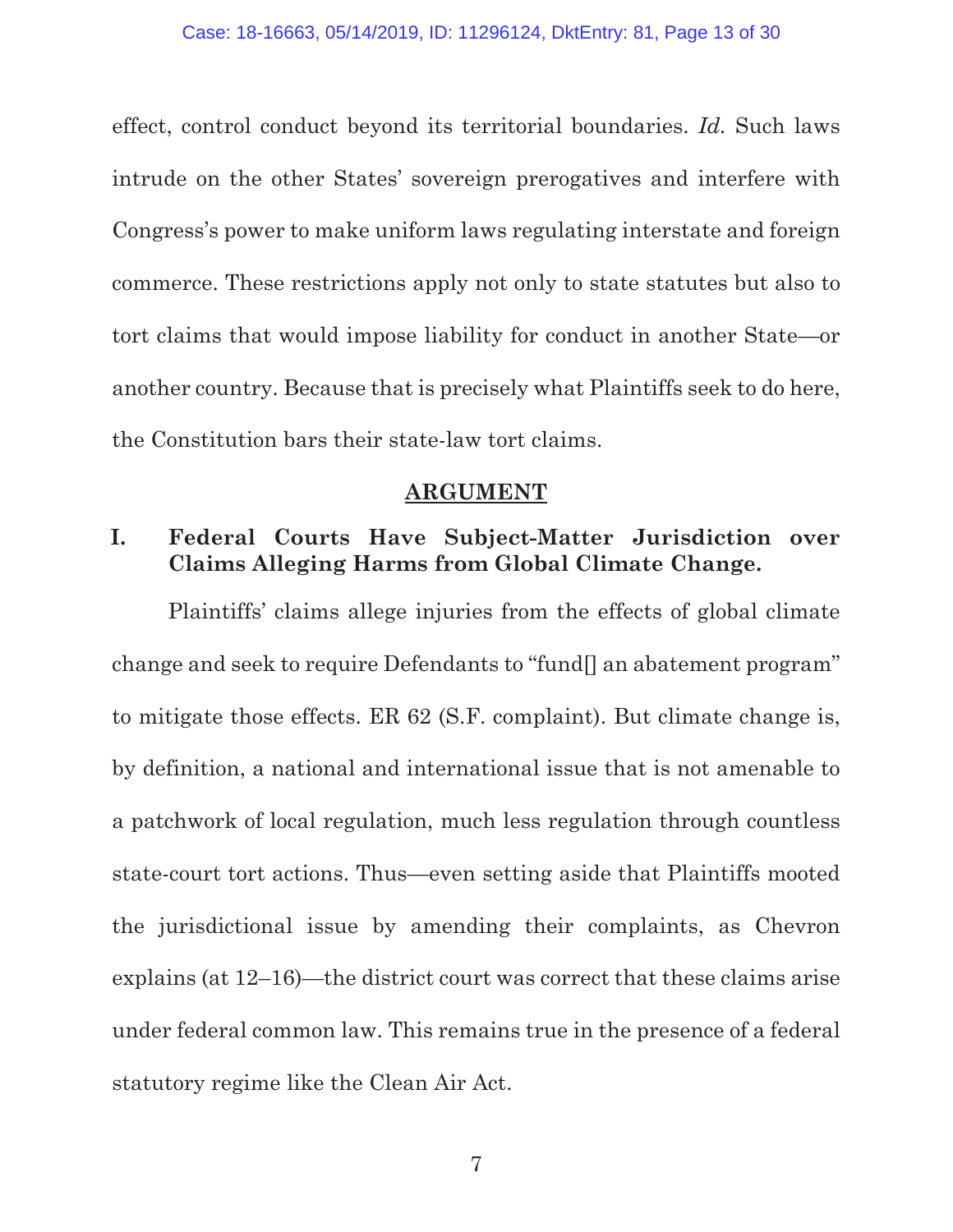#### <span id="page-13-0"></span>**The District Court Properly Held That Tort Claims Related to Ambient Air Pollution Arise under Federal Common Law. \$**

While a "federal general common law" no longer exists, *Erie R.R. v. Tompkins,* 304 U.S. 64, 78 (1938), there is still a body of "federal decisional law" that "addresses 'subjects within national legislative power where Congress has so directed' or where the basic scheme of the Constitution so demands," *Am. Elec. Power Co. v. Connecticut*, 564 U.S. 410, 421 (2011) (*AEP*). This body of "federal common law includes the general subject of environmental law and specifically includes ambient or interstate air and water pollution," *Native Vill. of Kivalina v. ExxonMobil Corp.*, 696 F.3d 849, 855 (9th Cir. 2012)—the very subject of Plaintiffs' claims here.

The crux of Plaintiffs' claims is that "Defendants' cumulative production of fossil fuels over many years" has helped cause "atmospheric greenhouse gas loading" and "contributes measurably to global warming and to sea level rise." ER 62, 133 (S.F. complaint); *see* ER 115–117, 180– 183 (Oakland complaint). Plaintiffs thus seek to hold Defendants responsible for "accelerated sea level rise," "causing flooding of low-lying areas of San Francisco [and Oakland], increased shoreline erosion, and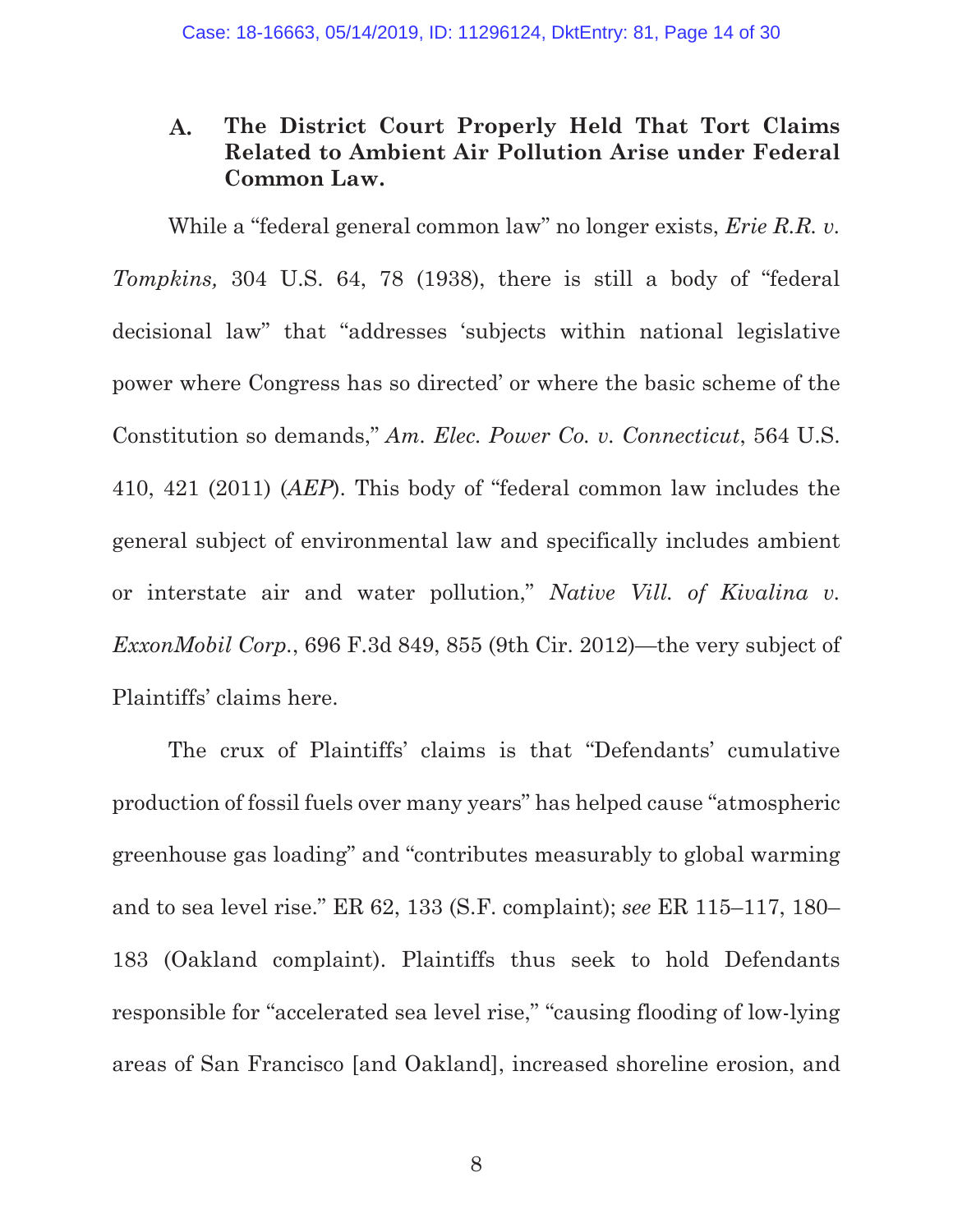#### Case: 18-16663, 05/14/2019, ID: 11296124, DktEntry: 81, Page 15 of 30

salt water impacts to San Francisco's water treatment system." ER 58, 130 (complaints).

As these allegations make plain, Plaintiffs' claims turn on the effects of *all* "fossil fuel combustion and greenhouse gas emissions." ER 114, 178 (complaints). Nor could it be otherwise. Because such emissions become "well mixed globally in the atmosphere," 74 Fed. Reg. 66,496, 66,499 (2009), and because Plaintiffs' claims turn on the effects of decades of accumulation in the air, *see* ER 106–114, 174–179 (complaints), the ultimate issue here is the impact of all greenhouse gas emissions across the globe, by millions (if not billions) of actors across hundreds of nations.

In this context, federal common law, not state tort law, must govern. Air and water do not abide state lines or even national boundaries, and the sources and effects of greenhouse gas emissions are not isolated in any one location. As the district court observed, "[i]f ever a problem cried out for a uniform and comprehensive solution, it is the geophysical problem described by the complaints, a problem centuries in the making (and studying) with causes ranging from volcanoes, to wildfires, to deforestation to stimulation of other greenhouse gases—and,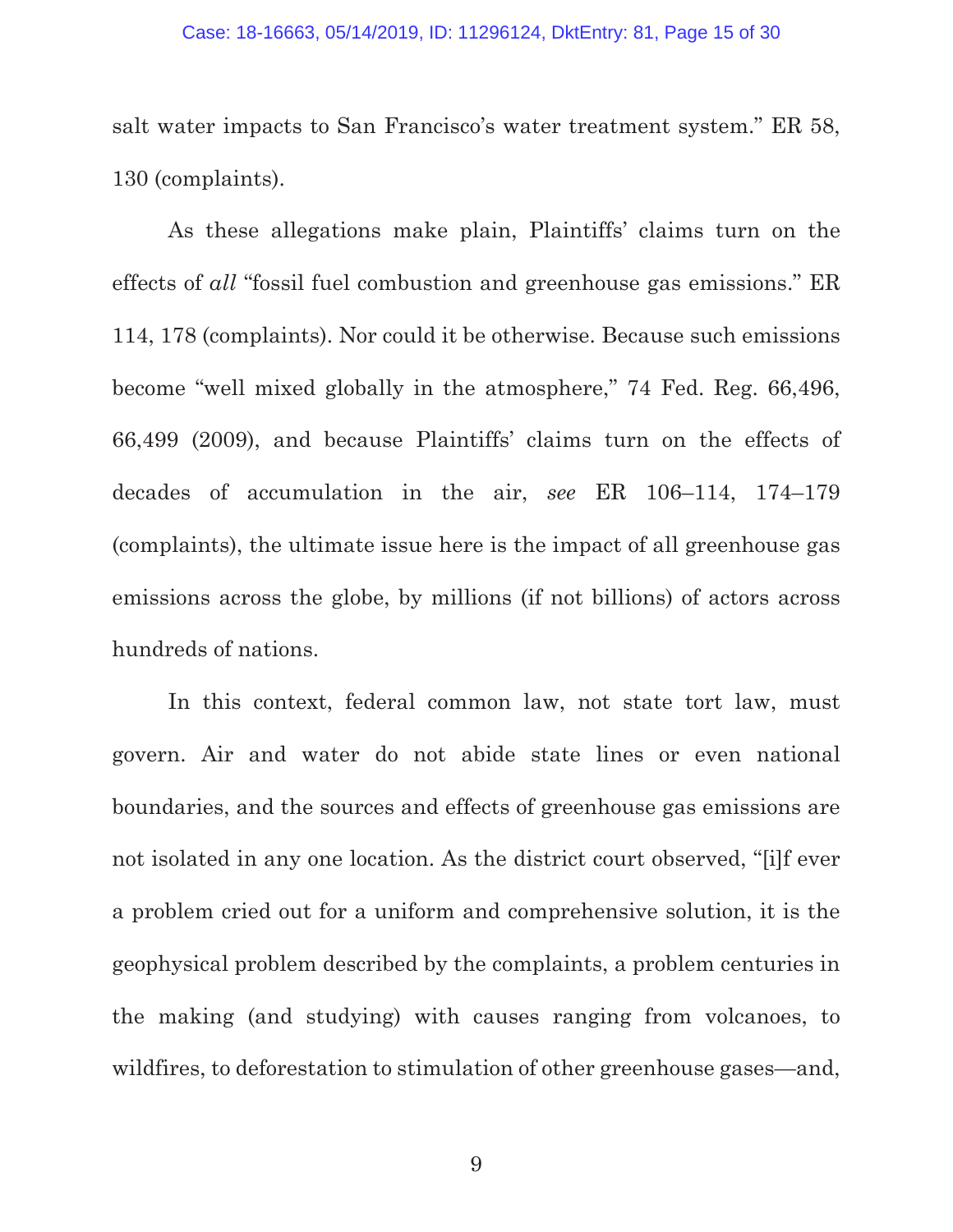most pertinent here, to the combustion of fossil fuels." ER 30–31 (remand opinion). That is why the Supreme Court has said that borrowing state law in this context would be "inappropriate," *AEP*, 564 U.S. at 422, and why this Court has applied federal common law to such claims, *Kivalina*, 696 F.3d at 855–56. The point is not that the petroleum industry is a "legal, regulated industr[y]," *see* Cal. State Ass'n of Counties Amicus Br. 11, but that "air and water in their ambient or interstate aspects" are inherently diffuse and undifferentiated, and thus require "federal common law." *See Illinois v. City of Milwaukee*, 406 U.S. 91, 103 (1972).

Moreover, "a uniform and comprehensive" regime already exists for controlling emissions and responding to climate change: The federal Clean Air Act, the EPA regulations it authorizes, and a network of international and interstate agreements and organizations that deal with environmental regulation. *See AEP*, 564 U.S. at 417, 424–25 (describing EPA's "greenhouse gas regulation" and the applicable Clean Air Act provisions); *see generally* U.N. Framework Convention on Climate Change, May 9, 1992, 1771 U.N.T.S. 107; S. Treaty Doc No. 102- 38 (entered into force March 21, 1994). These multifaceted efforts balance myriad economic, social, geographic, and political factors. They also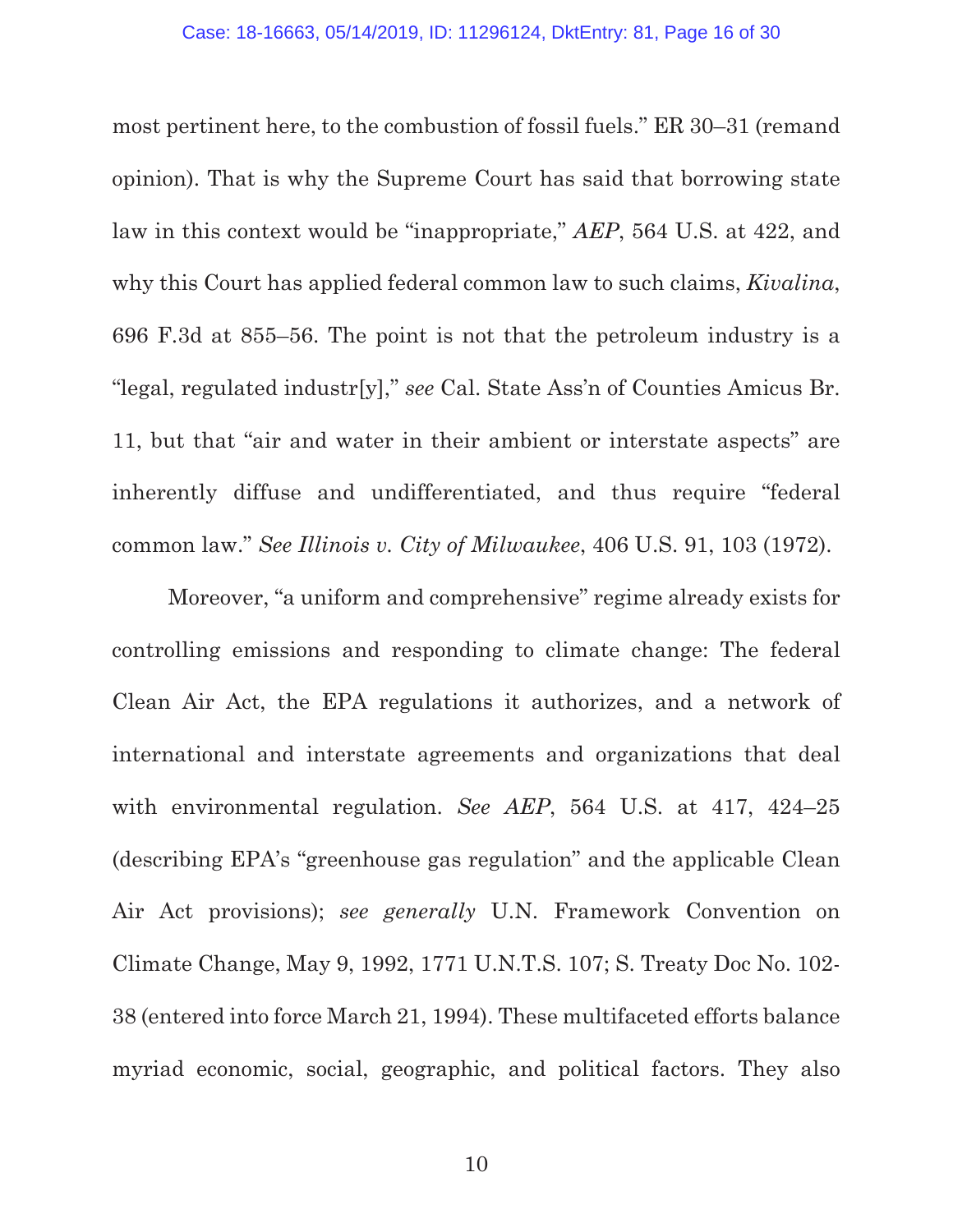emphasize coordinated, cooperative action rather than focusing narrowly on a single sector or group of entities. And they reflect priorities and compromises that legislatures and executive agencies are best suited to balance. Such regulation is appropriately forward-looking and does not seek to hold companies retroactively liable for lawful activities.

A patchwork of state-law rules adopted in individual tort suits, by contrast, cannot provide a coherent or effective answer to the *global* problem presented by climate change. For one thing, a single State's law cannot redress the effects of a problem caused by countless sources around the globe. For another, an individual tort case decided under one State's law cannot adequately weigh the immeasurably complex interests and equities implicated by a global issue like this. And these problems are compounded by the fact that climate change is caused in part by emissions dating back decades or centuries.

To the extent that tort claims on this subject are viable, however, "there is an overriding federal interest in the need for a uniform rule of decision." *Milwaukee*, 406 U.S. at 105 n.6. At a minimum, a uniform rule is necessary to avoid inconsistent or duplicative obligations on various actors across the Nation, or even the world. The contributors to climate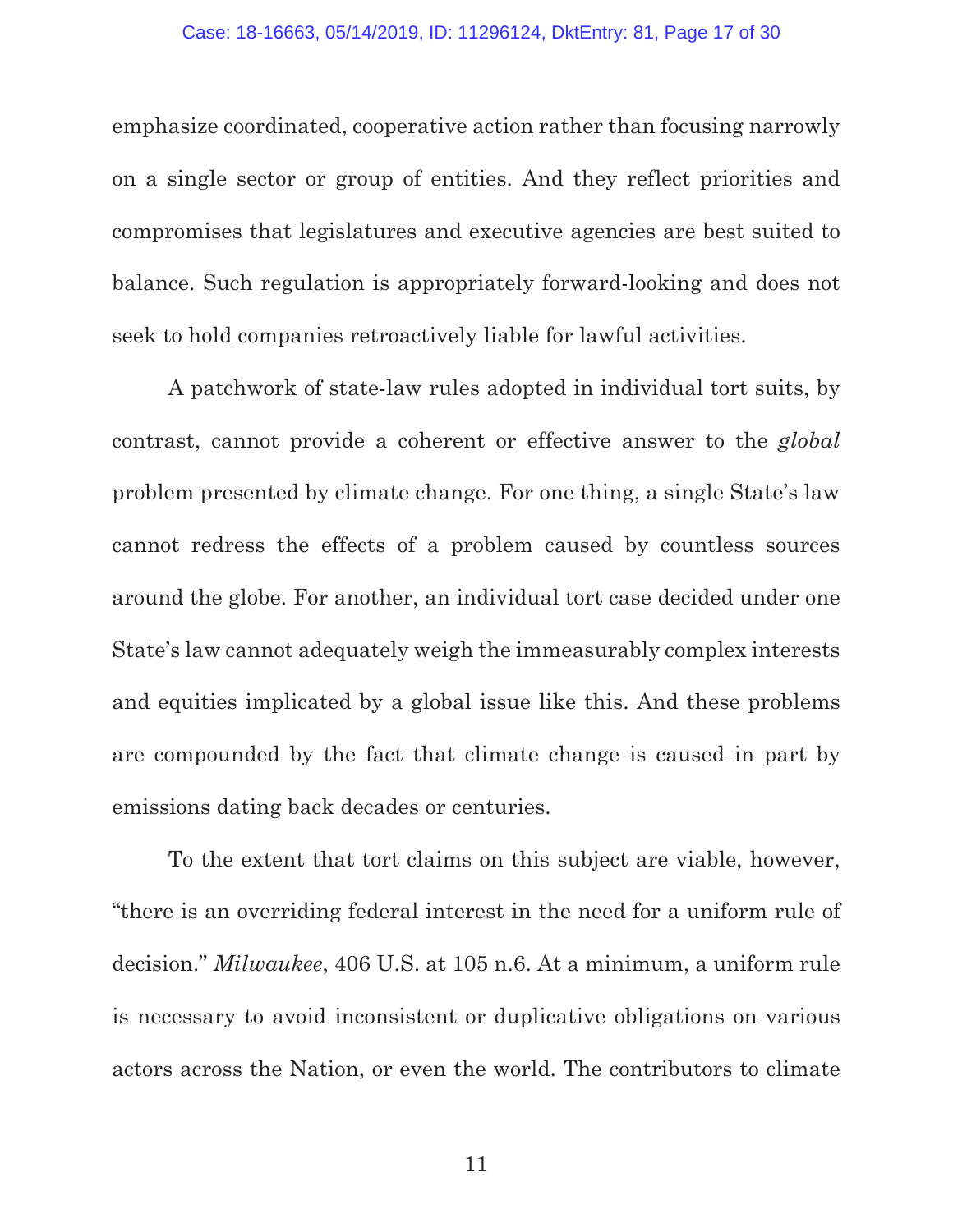#### Case: 18-16663, 05/14/2019, ID: 11296124, DktEntry: 81, Page 18 of 30

change are scattered across the globe, and any local effects of climate change cannot be isolated to nearby local contributors. Quite the contrary, local effects of climate change reflect contributions by countless actors around the world. As the district court correctly held, only a uniform rule can ensure consistent obligations. ER 30–31 (remand opinion).

Plaintiffs' proffered reasons for a different result—that they "disclaim any intent to regulate emissions and do not seek any injunctive or other relief that would prevent any Defendant from continuing their existing business operations," Pls.' Br. 38—do not withstand scrutiny.

It is immaterial that Plaintiffs' claims challenge fossil-fuel *production and sales* rather than *emissions*. *Id.* at 39–40. Plaintiffs allege no harms from these activities themselves. Rather, as the district court recognized, ER 19, they claim to have been harmed by the global effects of the resulting emissions, ER 106–114, 174–179 (complaints); *see* Legal Scholars Amicus Br. 20 (acknowledging that "fossil fuel emissions are a link in the causal chain between Defendants' allegedly wrongful actions and the Cities' alleged harms"). These claims thus raise the same issues,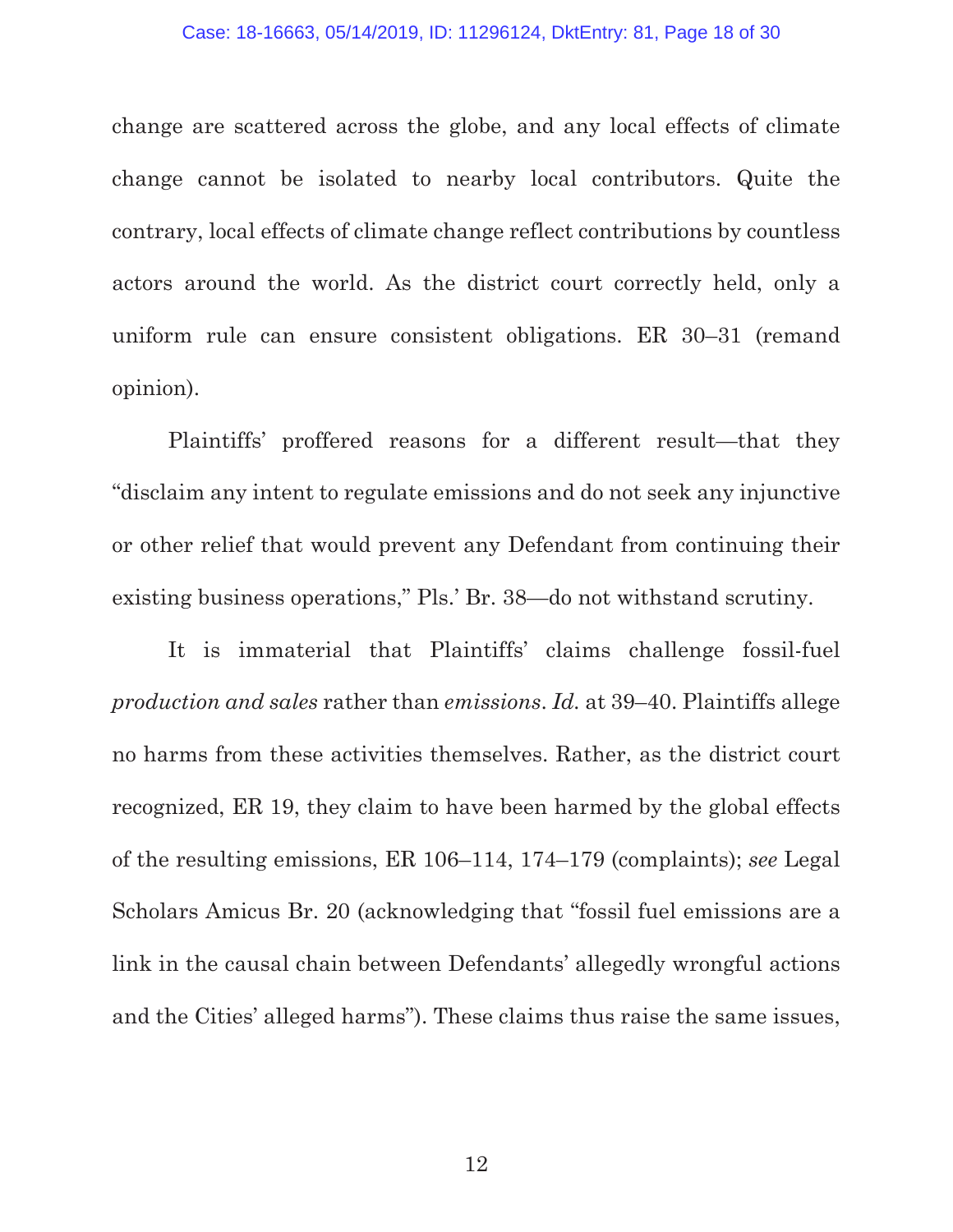and require the same uniform treatment, as suits directly challenging fossil-fuel emissions. ER 30–31 (remand opinion).

Likewise, it does not matter that Plaintiffs seek an "abatement fund" rather than an injunction that would "regulate emissions." Pls.' Br. 38, 40–41. "[State] regulation can be as effectively exerted through an award of damages as through some form of preventive relief. The obligation to pay compensation can be, indeed is designed to be, a potent method of governing conduct and controlling policy." *San Diego Bldg. Trades Council v. Garmon*, 359 U.S. 236, 246–47 (1959); *accord Kurns v. R.R. Friction Prods. Corp.*, 565 U.S. 625, 637 (2012).

Finally, Plaintiffs' amici argue that "states have a legitimate interest in combatting the adverse effects of climate change on their residents." States Amicus Br. 5; *see also* Nat'l League of Cities Amicus Br. 10–13. But this case does not implicate legislative responses to climate change. *See* States Amicus Br. 5–9. Nor does it address "land-use decisions under state equivalents to the National Environmental Policy Act," or "the operation and validity of states' substantial regulatory efforts to reduce greenhouse gas emissions." *Id*. at 9–10. The narrow question here is whether *tort claims* related to the effects of global climate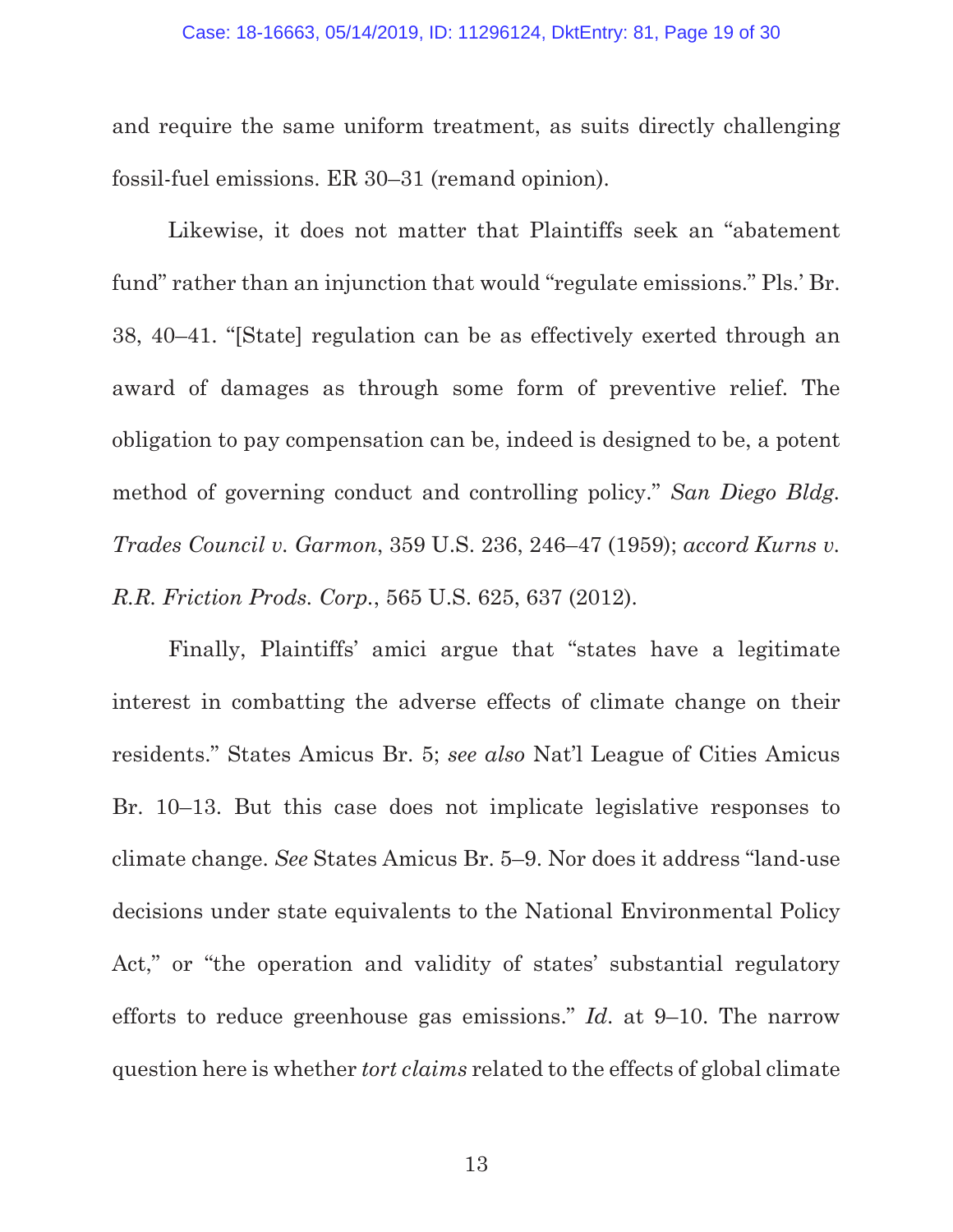<span id="page-19-0"></span>change arise, if at all, under federal law. The district court correctly held that they do.

#### **Congress's Statutory Displacement of Federal Common Law Does Not Revive State Law. %**

This conclusion is unchanged by the fact that "the Clean Air Act and the EPA actions it authorizes displace any federal common law" related to greenhouse gas emissions. *AEP*, 564 U.S. at 424; *see* Pls.' Br. 14. To be sure, "[w]hen Congress has acted to occupy the entire field, that action displaces any previously available federal common law action." *Kivalina*, 696 F.3d at 857. But this does not mean that state tort law springs back to life when federal statutes displace federal common law. That view, which Plaintiffs and their amici urge here, misunderstands the basic relationship between federal common law and state law. *See* Pls.' Br. 14–18; States Amicus Br. 11–14; Nat'l League of Cities Amicus Br. 14–17; NRDC Amicus Br. 11, 13–19.

By definition, post-*Erie* federal common law applies only in those "few areas, involving uniquely federal interests," that are "committed by the Constitution and laws of the United States to federal control." *Boyle v. United Techs. Corp.*, 487 U.S. 500, 504 (1988) (internal quotation marks omitted). In these areas, "our federal system does not permit the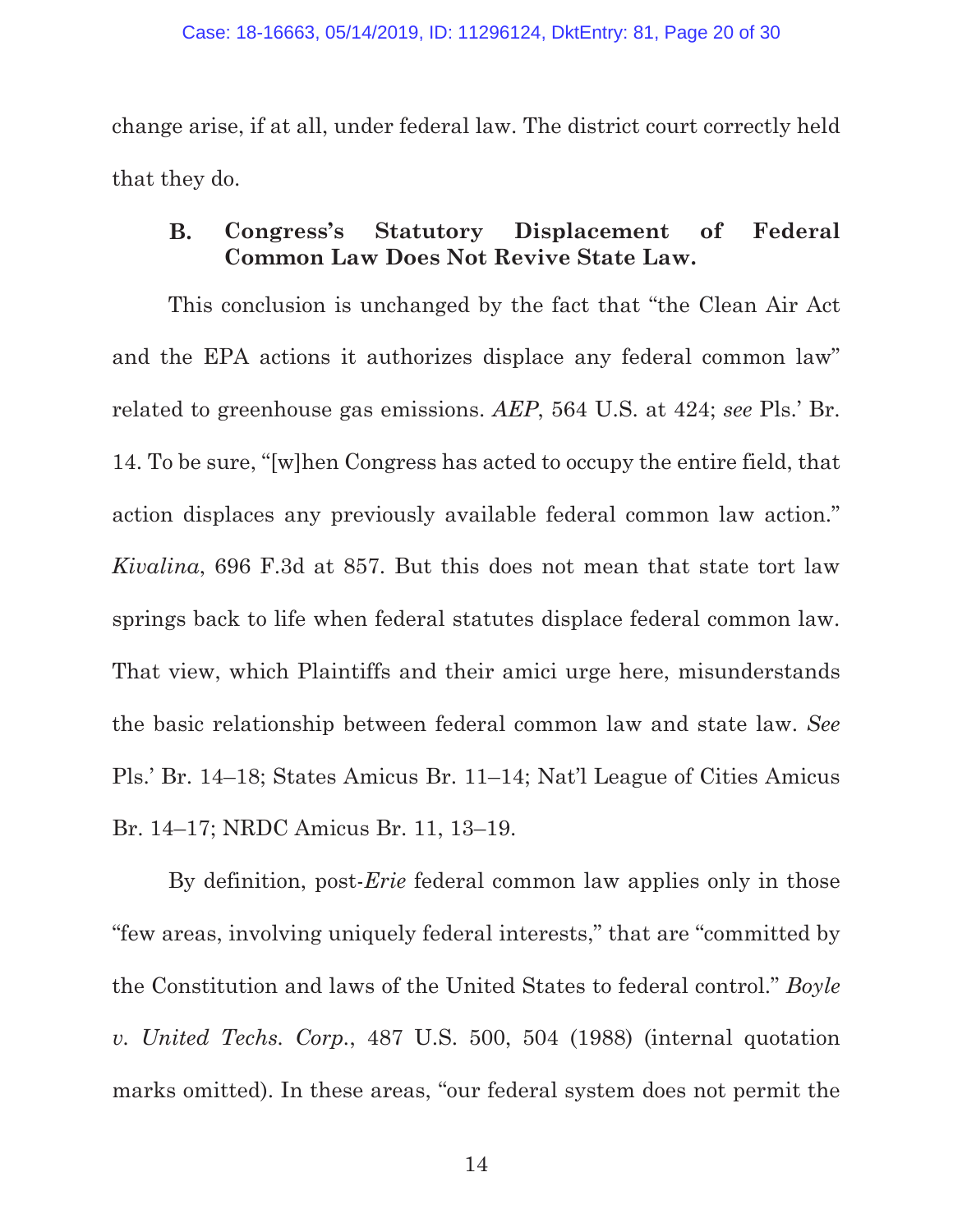controversy to be resolved under state law." *Tex. Indus., Inc. v. Radcliff Materials, Inc.*, 451 U.S. 630, 641 (1981). Thus, the conclusion that a particular type of claim "should be resolved by reference to federal common law" implies the "corollary" that "state common law" does not apply in that space. *Int'l Paper Co. v. Ouellette*, 479 U.S. 481, 488 (1987). That is, "if federal common law exists, it is because state law cannot be used." *City of Milwaukee v. Illinois*, 451 U.S. 304, 313 n.7 (1981). That does not change when *Congress* displaces federal common law with statutory law. The subject remains federal in nature, and such tort claims thus arise—if at all—under federal law.

Plaintiffs contend that the Supreme Court in *AEP* "expressly chose *not* to invalidate the plaintiffs' *state-law* nuisance claims," which they take to mean that "the federal common law concerning regulation of emissions" cannot support removal jurisdiction "because it has been displaced by statute." Pls.' Br. 15–17. But the state-law claims *AEP* declined to address "sought relief under … *the law of each State where the defendants operate power plants*." 564 U.S. at 429 (emphasis added). Thus, the Court at most left open the possibility, as in *Ouellette*, that "aggrieved individuals [might] bring[] a 'nuisance claim pursuant to the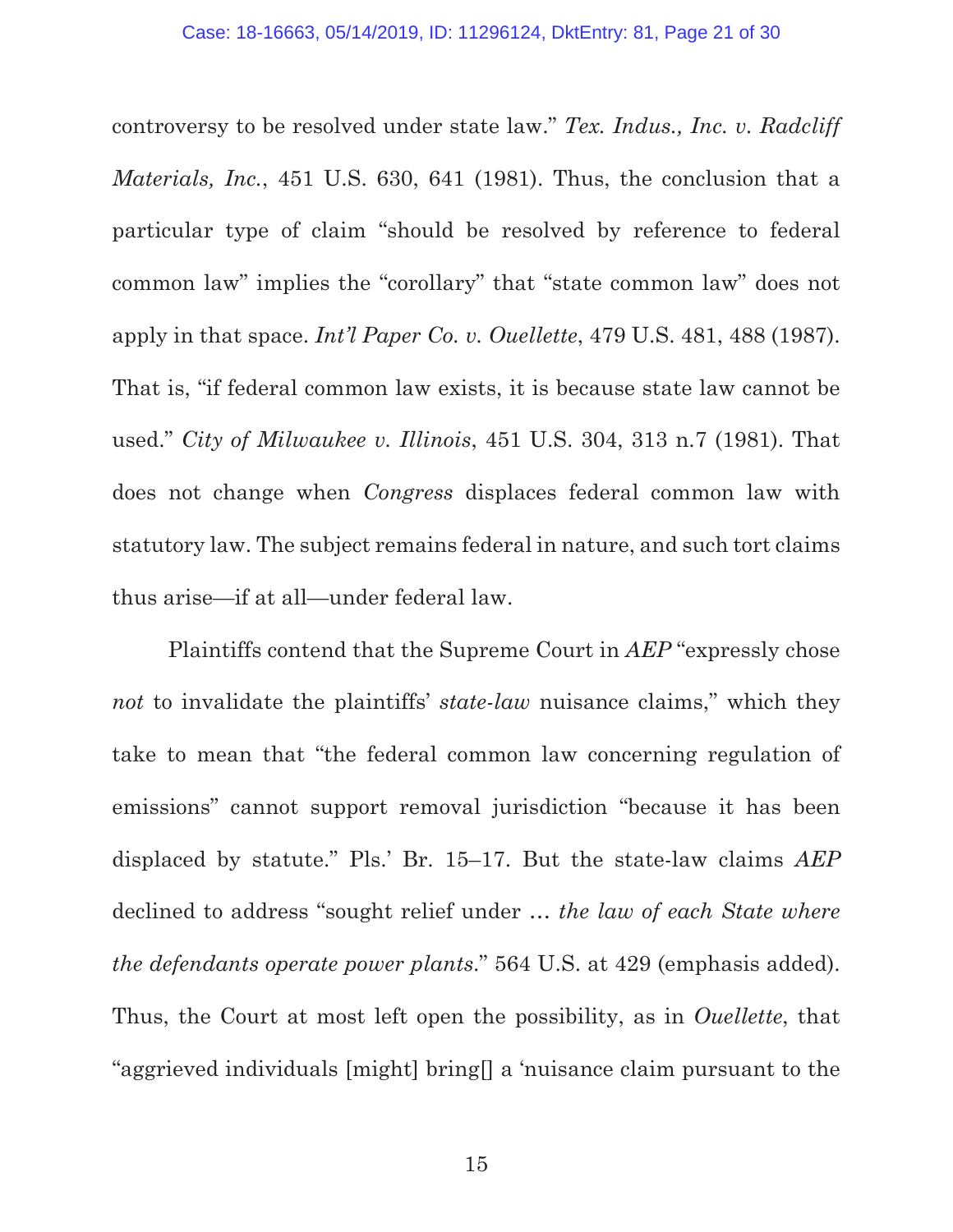law of the *source* State.'" *Id*. (quoting *Ouellette*, 479 U.S. at 497). But that theory has no application here, because Plaintiffs do not challenge emissions from any particular source(s) in California (or anywhere else). Rather, they allege harms from cumulative interstate and international emissions, which fall squarely within *AEP*'s conclusion that applying "the law of a particular State would be inappropriate." 564 U.S. at 422.

In all events, the Supreme Court's reservation of an issue that was neither briefed to that Court nor addressed below hardly suggests that the Court was silently abandoning the basic premise of its federal common law doctrine: Where a case implicates uniquely federal interests, "state law cannot be used." *Milwaukee*, 451 U.S. at 313 n.7. Indeed, the state-law claims in *AEP* were voluntarily dismissed on remand. *See*  Notice of Voluntary Dismissal, *Connecticut v. Am. Elec. Power Co.*, No. 04-CV-05669 (S.D.N.Y. Dec. 6, 2011), ECF No. 94. Likewise, Plaintiffs' assertion that *Kivalina* "left [the] plaintiffs' *state-law* claims untouched" (Pls.' Br. 16–17) is unavailing; the district court in *Kivalina* "declined to exercise supplemental jurisdiction over the state law claims," 696 F.3d at 854–55, which—as Plaintiffs concede—"eliminate[d] those state law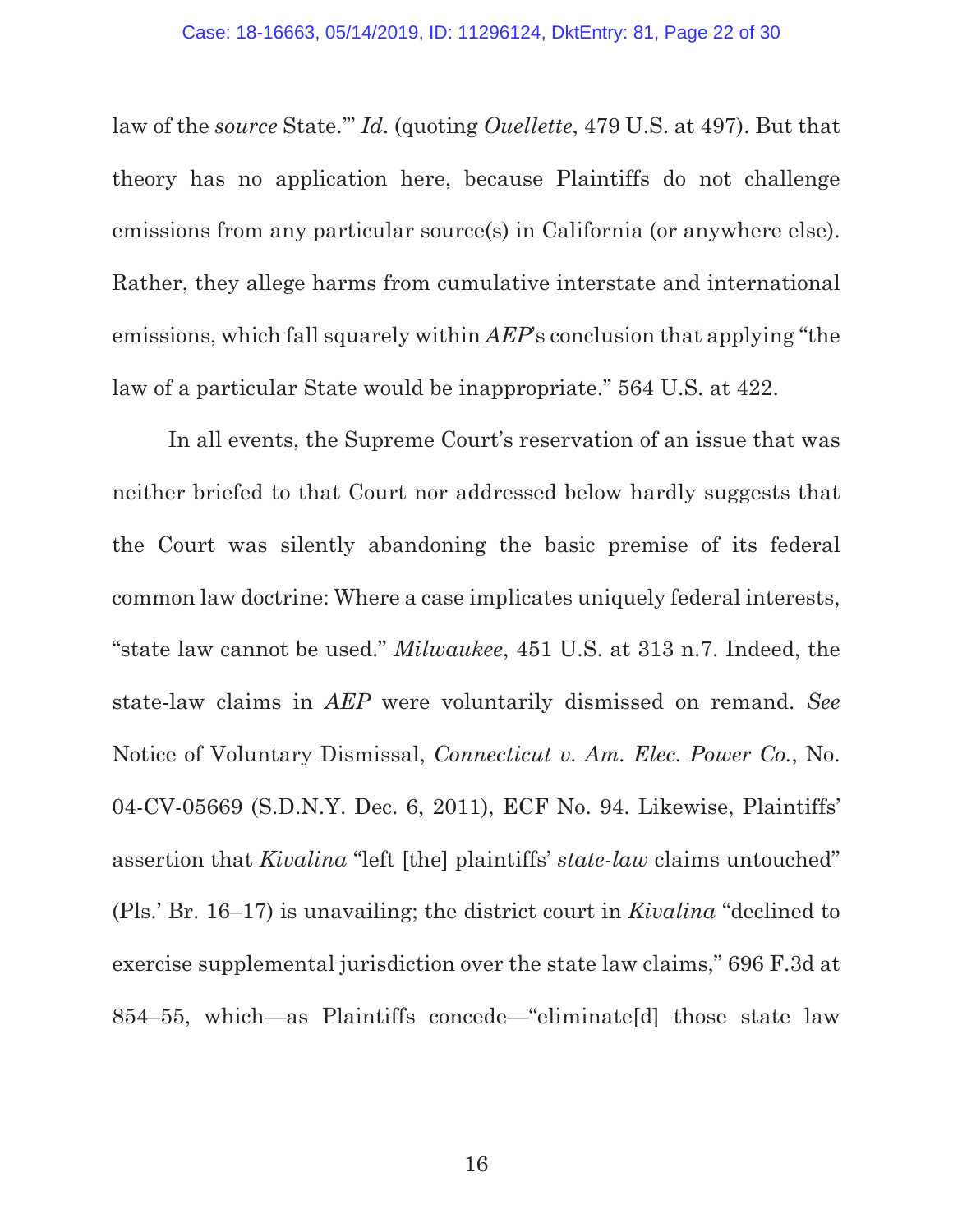<span id="page-22-0"></span>claims as an issue on appeal." Pls.' Br. 16. This Court could not and did not approve of state-law claims that were not before it.

Plaintiffs' rule would also have bizarre effects. If a claim is so connected with federal interests, or so clearly requires a uniform rule of decision, as to arise under federal common law, the federal courts will have original jurisdiction to hear that claim. *Nat'l Farmers Union Ins. Cos. v. Crow Tribe*, 471 U.S. 845, 850 (1985). But on Plaintiffs' view, if Congress adds another layer of federal law in the form of a comprehensive statutory regime, the federal courts will *lose* jurisdiction and the claim will proceed in state court under state law, subject only to an ordinary-preemption defense. Pls.' Br. 17. It makes no sense to say that *adding* a federal statutory regime in a uniquely federal area revives state law and deprives the federal courts of jurisdiction.

### **II. The Constitution Bars California from Imposing Liability Based on Lawful Conduct that Occurred Beyond its Borders.**

State-law tort claims arising from the effects of climate change would also violate the Constitution. The entire structure of the Constitution, and the Commerce Clause in particular, prohibit the States from regulating beyond their territorial bounds. State-law nuisance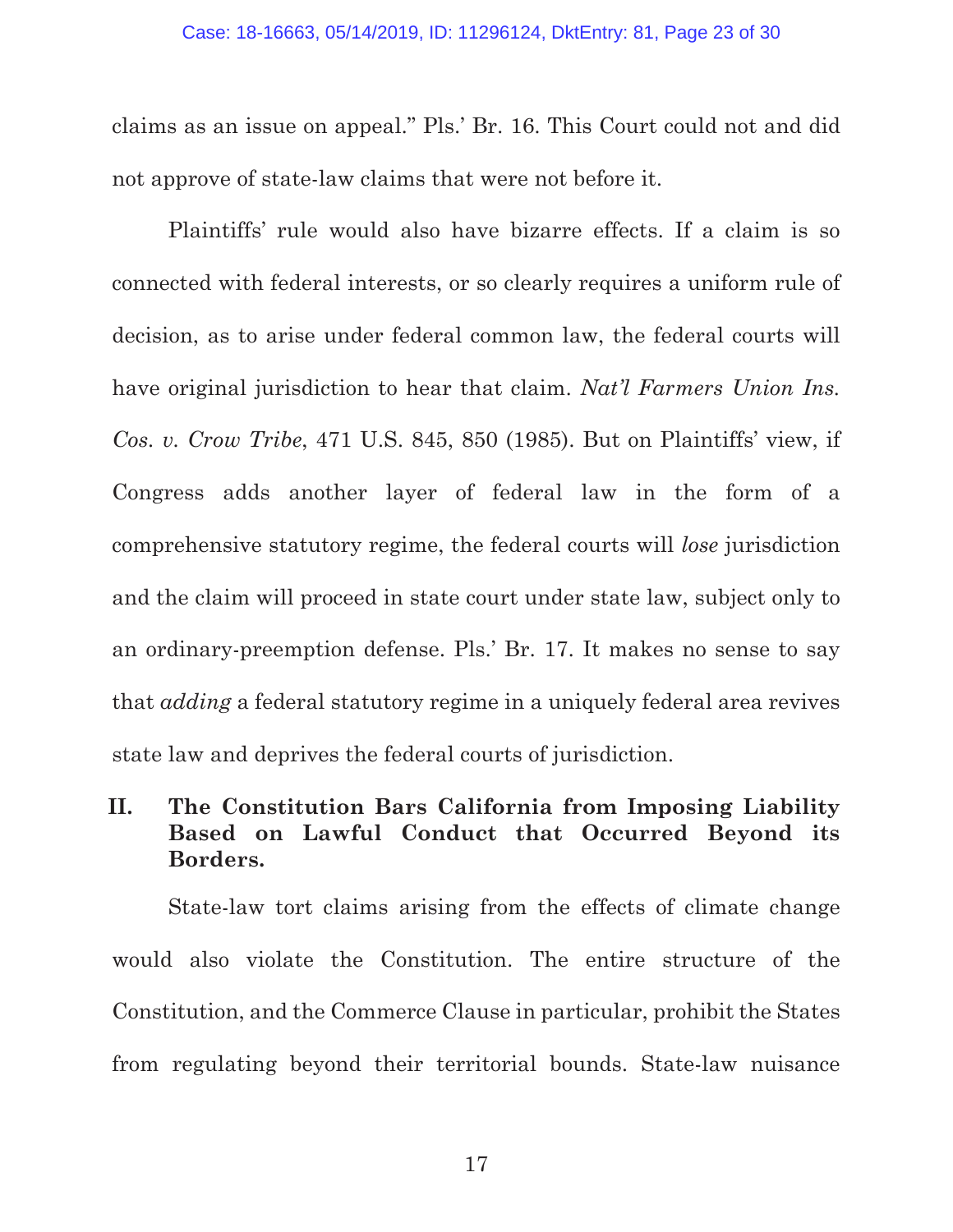claims like these violate that prohibition because they would impose liability for conduct in other States—or other nations—that was perfectly lawful where and when it occurred. *See* ER 16 (dismissal opinion) (noting that Plaintiffs' "breathtaking" theory "would reach the sale of fossil fuels anywhere in the world, including all past and otherwise lawful sales").

In our federal system, the "sovereignty of each State … implie[s] a limitation on the sovereignty of all of its sister States." *World-Wide Volkswagen Corp. v. Woodson*, 444 U.S. 286, 293 (1980). A single State may not "impos[e] its regulatory policies on the entire Nation." *BMW of N. Am. v. Gore*, 517 U.S. 559, 571, 585 (1996). A State therefore lacks the "power to exercise 'extra territorial jurisdiction,' that is, to regulate and control activities wholly beyond its boundaries." *Watson* v. *Emp'rs Liab. Assurance Corp*., 348 U.S. 66, 70 (1954). This prohibition applies "whether or not the [out-of-state activity] has effects within the State." *Healy v. Beer Inst., Inc.*, 491 U.S. 324, 336 (1989).

The "critical inquiry" under this doctrine "is whether the practical effect" of the state law "is to control conduct" beyond the State's boundaries. *Id*. Evaluating this effect requires considering the state law's direct effects and what would happen if "many or every[ ] State adopted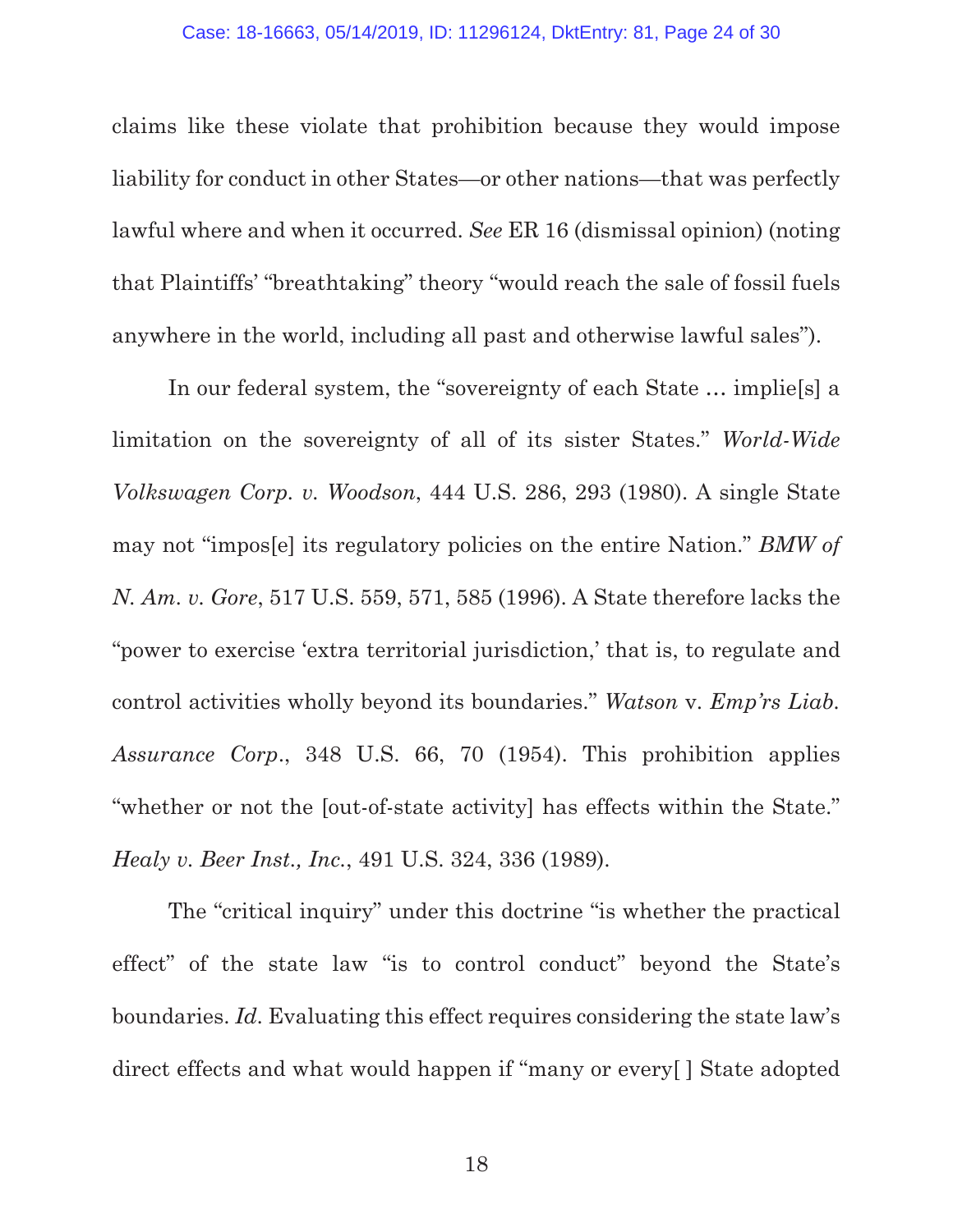similar" rules. *Healy*, 491 U.S. at 336. This Court has applied these principles to invalidate several state laws that effectively "attempted to regulate [conduct] everywhere in the country." *Daniels Sharpsmart, Inc. v. Smith*, 889 F.3d 608, 616 (9th Cir. 2018) (enjoining a California law penalizing plaintiff "for disposing of medical waste in a manner that was perfectly legal in the states" where disposal occurred); *see also Sam Francis Found. v. Christies, Inc*., 784 F.3d 1320, 1322 (9th Cir. 2015) (en banc) (invalidating a California law that regulated art sales in other states); *NCAA v. Miller*, 10 F.3d 633, 635 (9th Cir. 1993) (invalidating a Nevada law that would effectively control athletic-association proceedings in other states).

Plaintiffs' claims violate this doctrine. Those claims turn on the alleged effects of Defendants' fossil-fuel production and exploration in other States and across the globe. ER 19 (dismissal opinion); *e.g.*, ER 74 (complaint alleging that BP "owns and operates three gasoline refineries" in Washington, Illinois, and Ohio); ER 77 (alleging that "Conoco-Phillips … produces oil in Alaska"); ER 78 (same, as to Exxon); ER 83 (alleging that Shell "produces natural gas in the Marcellus and Utica formations in Pennsylvania and Ohio"). Again, it could not be otherwise: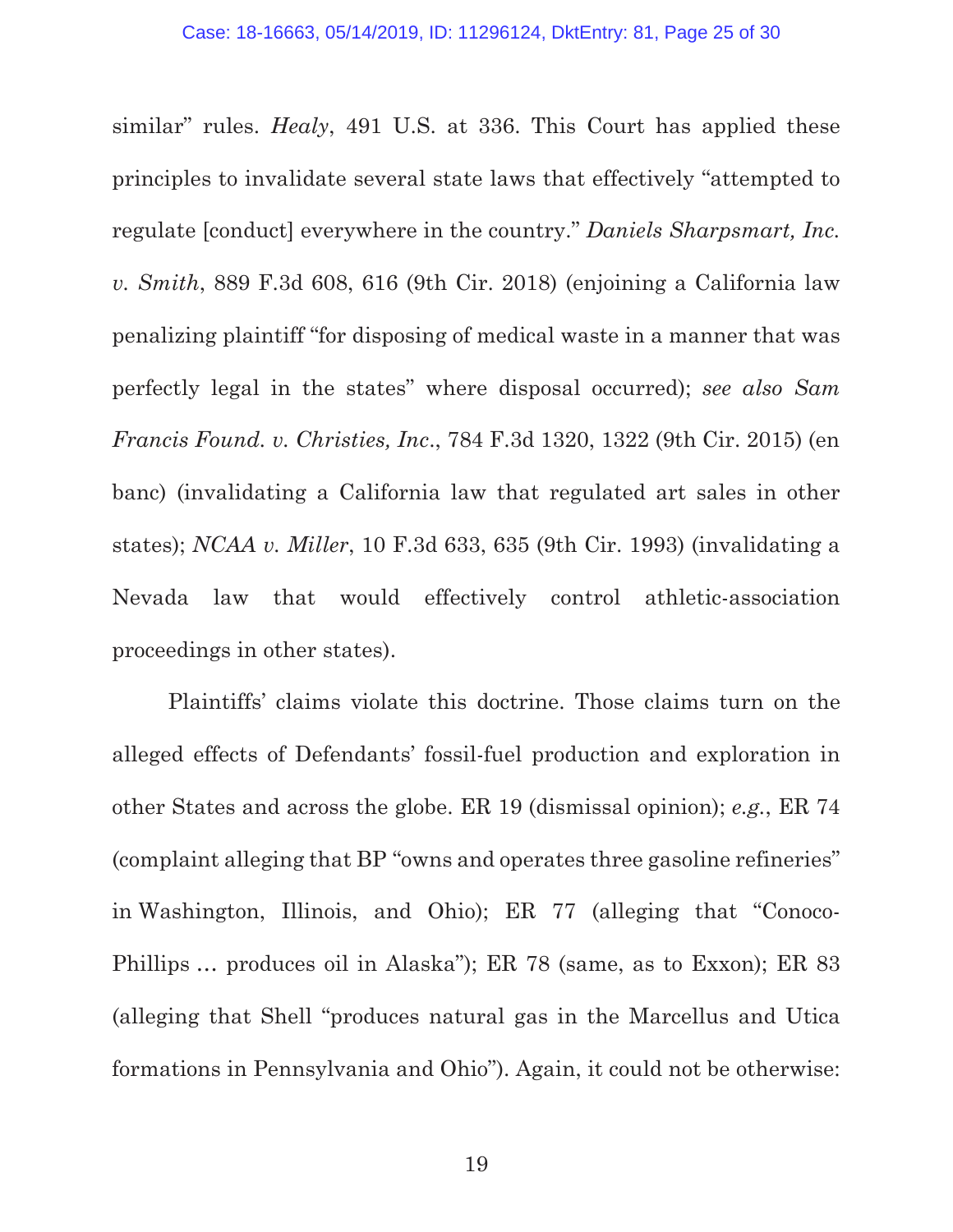Greenhouse gas emissions "do[] not recognize geographic boundaries." *See Am. Booksellers Found. v. Dean*, 342 F.3d 96, 99 (2d Cir. 2003) (invalidating a Vermont law regulating online content because "the internet's boundary-less nature" meant the law reached out-of-state conduct). This case is thus "an attempt to reach beyond the borders of California and control [commerce] that occur[s] wholly outside of the State." *Daniels Sharpsmart*, 889 F.3d at 615. That is impermissible, "whether or not the [out-of-state] commerce has effects within" California. *Healy*, 491 U.S. at 336.

Allowing claims like these would give California—or any other State—the power to veto lawful commerce in every other State, and even in other nations. *See* ER 21 (dismissal opinion) ("The challenged conduct is, as far as the complaints allege, lawful in every nation."). It could also have "the baleful effect of subjecting businesses to conflicting requirements" in different States or countries. *Daniels Sharpsmart*, 889 F.3d at 616. "This kind of potential regional and even national regulation … is reserved by the Commerce Clause to the Federal Government and may not be accomplished piecemeal through the extraterritorial reach of individual state [laws]." *Healy*, 491 U.S. at 340.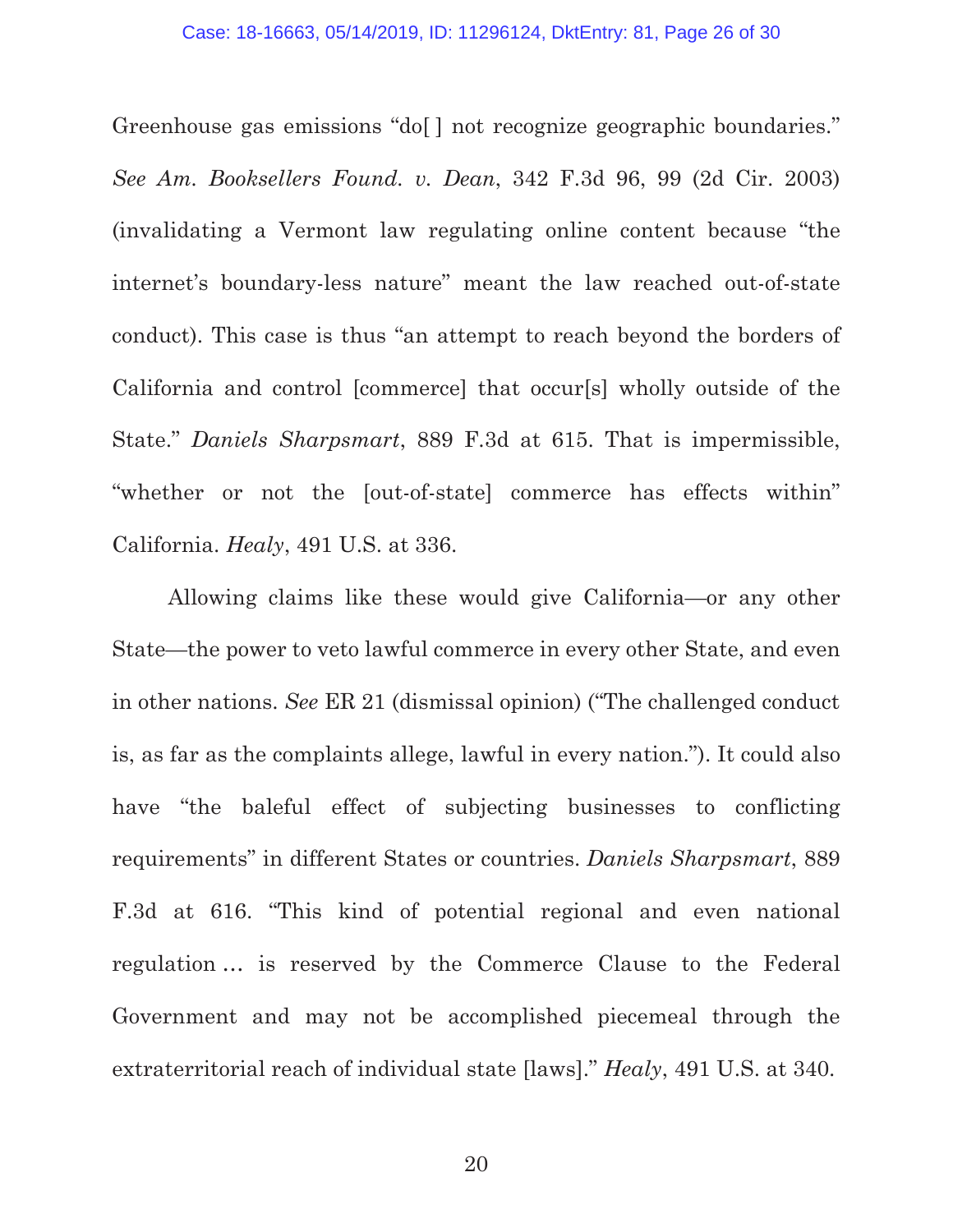It does not matter that Plaintiffs seek monetary rather than injunctive relief, or that this case involves tort claims rather than a statute. "[A] State may not impose economic sanctions on violators of its laws with the intent of changing the tortfeasors' lawful conduct in other States," and "State power may be exercised as much by a jury's application of a state rule of law in a civil lawsuit as by a statute." *Gore*, 517 U.S. at 572 & n.17; *see also San Diego Bldg. Trades*, 359 U.S. at 246– 47. Likewise, whether a state seeks to regulate by statute or by court decision, "any attempt 'directly' to assert extraterritorial jurisdiction over persons or property would offend sister States and exceed the inherent limits of the State's power." *Edgar v. MITE Corp.*, 457 U.S. 624, 643 (1982) (plurality opinion); *see also Bristol-Myers Squibb Co*. v. *Superior Court of Cal*., 137 S. Ct. 1773, 1780 (2017) (the due-process limits on "the coercive power of a State" over non-resident litigants are "a consequence of territorial limitations on the power of the respective States") (citation omitted).

This issue is also distinct from whether a presumption against extraterritoriality applies. *See* Conflict of Laws & Foreign Relations Law Scholars Amicus Br. 3–7. Even if the "geographic scope of state law is"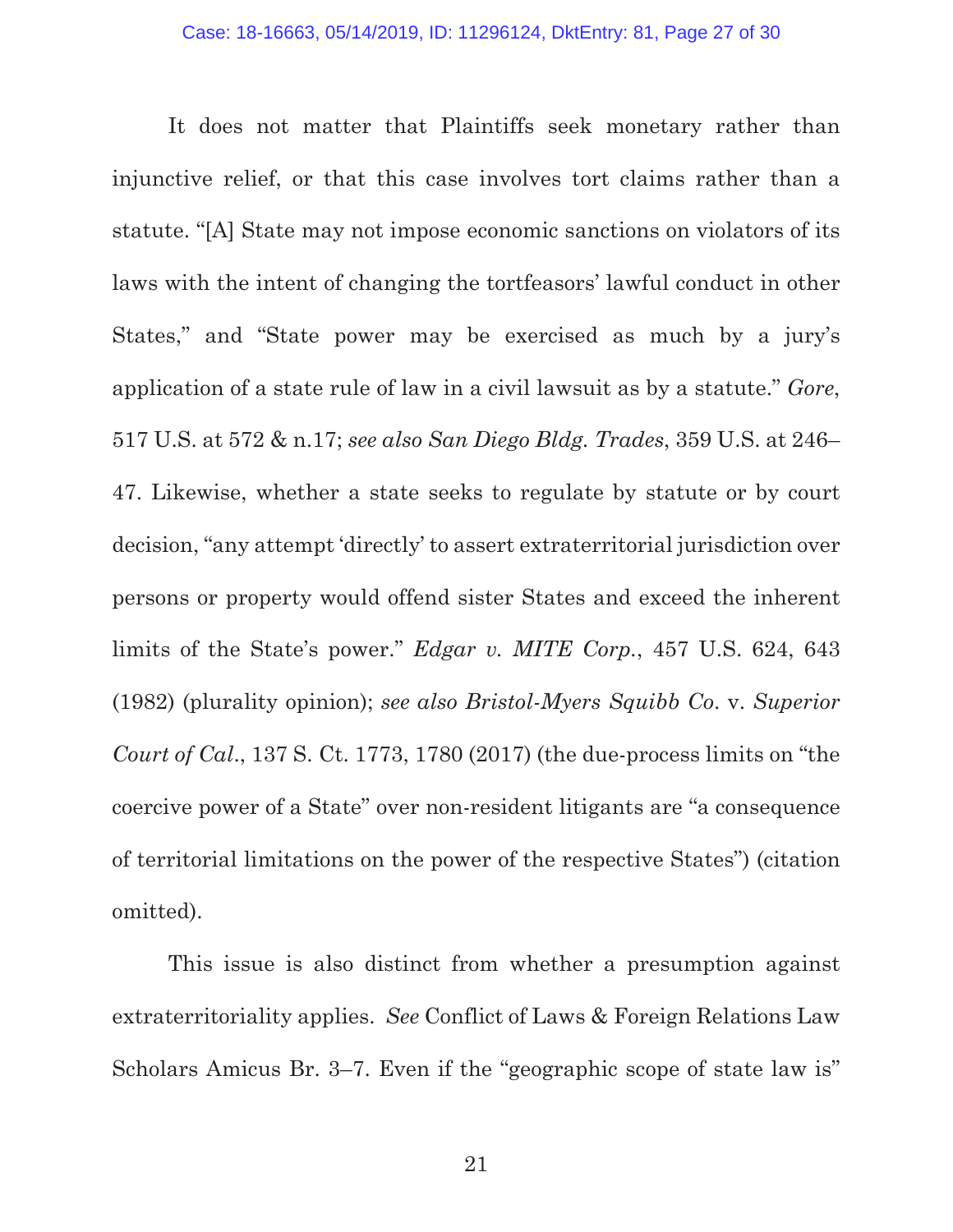<span id="page-27-0"></span>ordinarily "a question of state law," and even if California has not "limit[ed] the application of state statutes when conduct outside the state causes injury within the state," *id*. at 4–5, the Constitution *does* impose these limits, which Plaintiffs' amici overlook.

In sum, Plaintiffs' state-law tort claims would impose liability—and potentially massive financial consequences—for lawful conduct that took place in other States and other nations. That extraterritorial conduct may have "effects within the State," but that does not change the constitutional rule: A state may not seek to control "commerce that takes place wholly outside of the State's borders." *Healy*, 491 U.S. at 336.

#### **CONCLUSION**

For these reasons, the Court should affirm the judgment below.

May 14, 2019

Respectfully submitted,

Steven P. Lehotsky Michael B. Schon Jonathan D. Urick U.S. CHAMBER LITIGATION CENTER 1615 H Street N.W. Washington, DC 20062 Tel: (202) 463-5948 Fax: (202) 463-5346

/s/ Peter D. Keisler Peter D. Keisler C. Frederick Beckner III Ryan C. Morris Tobias S. Loss-Eaton SIDLEY AUSTIN LLP 1501 K Street, N.W. Washington, D.C. 20005 Tel: (202) 736-8000 Fax: (202) 736-8711

*Counsel for Amicus Curiae*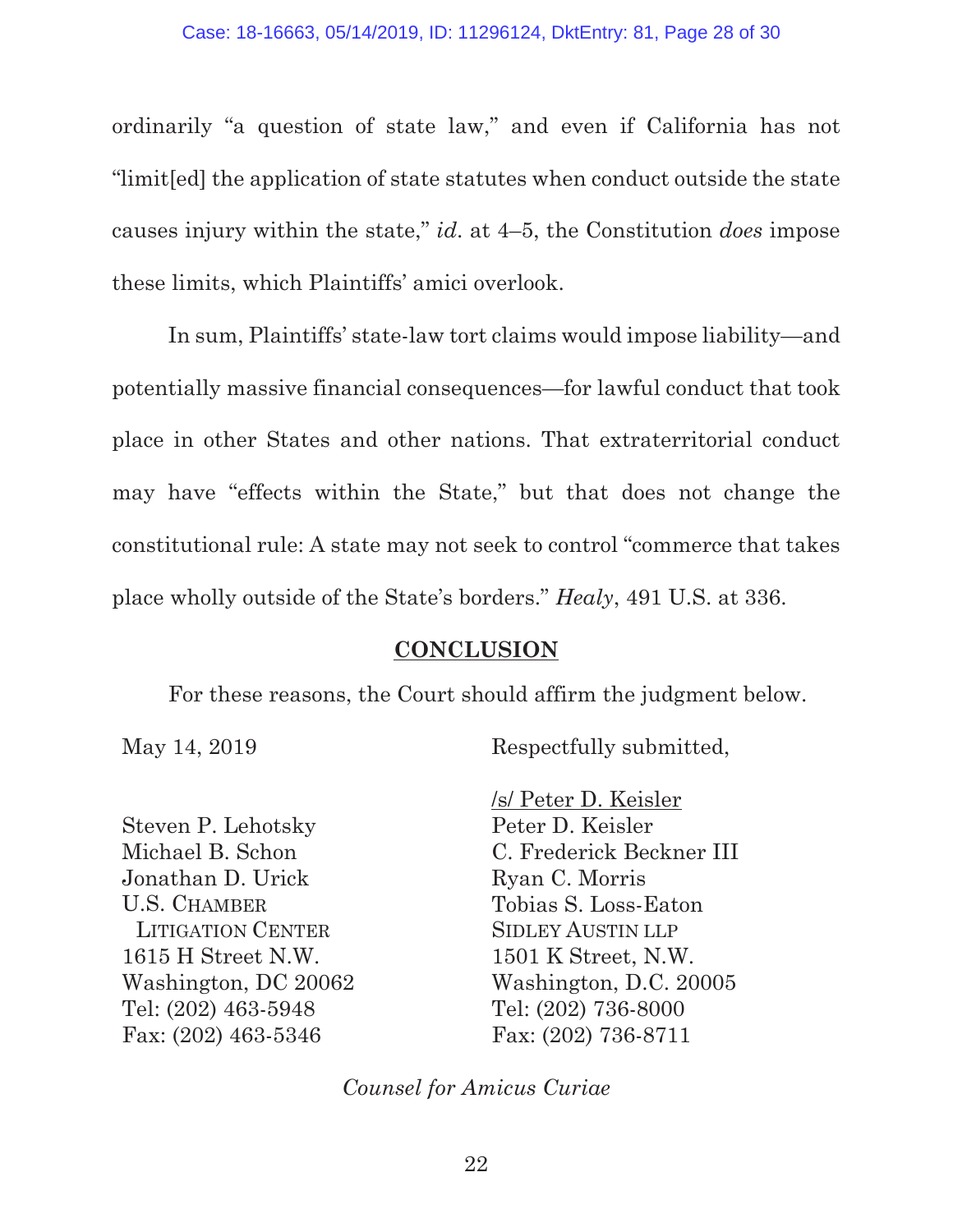#### **CERTIFICATE OF SERVICE**

<span id="page-28-0"></span>I certify that I caused the foregoing to be electronically filed with the Clerk of the Court for the United States Court of Appeals for the Ninth Circuit by using the appellate CM/ECF system on May 14, 2019. I also certify that all participants in the case are registered CM/ECF users and that service will be accomplished by the appellate CM/ECF system.

> /s/ Peter D. Keisler Peter D. Keisler